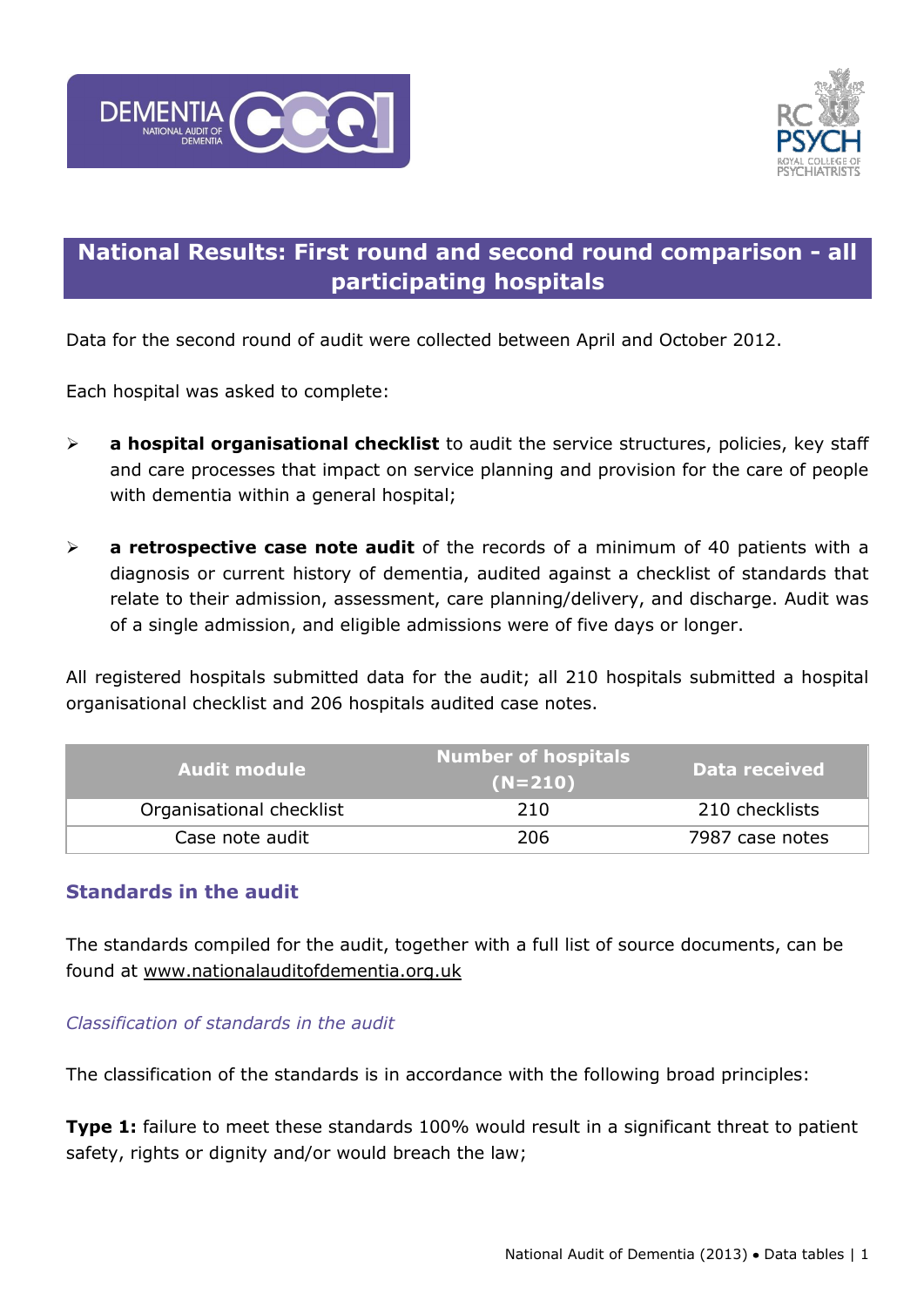**Type 2:** standards that an organisation/ward would be expected to meet in normal practice;

**Type 3:** standards that an organisation/ward should meet to achieve excellent practice.

See the standards document available on the audit's [website.](http://www.nationalauditofdementia.org.uk/)

### **Data collection for the audit**

The data collection tools (checklists and questionnaires) used to collect data for this audit, together with full guidance provided to participants, are available on the audit's [website.](http://www.nationalauditofdementia.org.uk/)

### **Comparison between first and second round audit data**

Over both rounds (R1R2) 201 hospitals submitted an organisational checklist in both, and 195 submitted case notes in both. Comparison between rounds limited to this sample can be found on the audit's [website.](http://www.rcpsych.ac.uk/workinpsychiatry/qualityimprovement/nationalclinicalaudits/dementia/nationalauditofdementia/reportsandauditmaterials/reports.aspx) However, it was found that the differences were very small/non-existent when comparing all R1 national data and all R2 national data, to comparing R1 and R2 within the "R1R2 sample". Therefore, for ease of presentation, and given the high commonality of participants, comparisons are shown between the total samples in both rounds.

Audit tools have been revised since the first round of audit, in line with the updating and amendment of the standards. This has meant modification or replacement of some questions. Comparisons between rounds are made where questions in each round were identical, or where only minor changes were made.

### **Table of contents**

| Key to the data tables                      |    |
|---------------------------------------------|----|
| <b>Audit themes</b>                         |    |
| Governance                                  | 4  |
| <b>Assessments</b>                          |    |
| <b>Mental health and liaison psychiatry</b> | 11 |
| <b>Hospital discharge and transfers</b>     | 18 |
| <b>Information and communication</b>        | 23 |
| <b>Staff training</b>                       | フフ |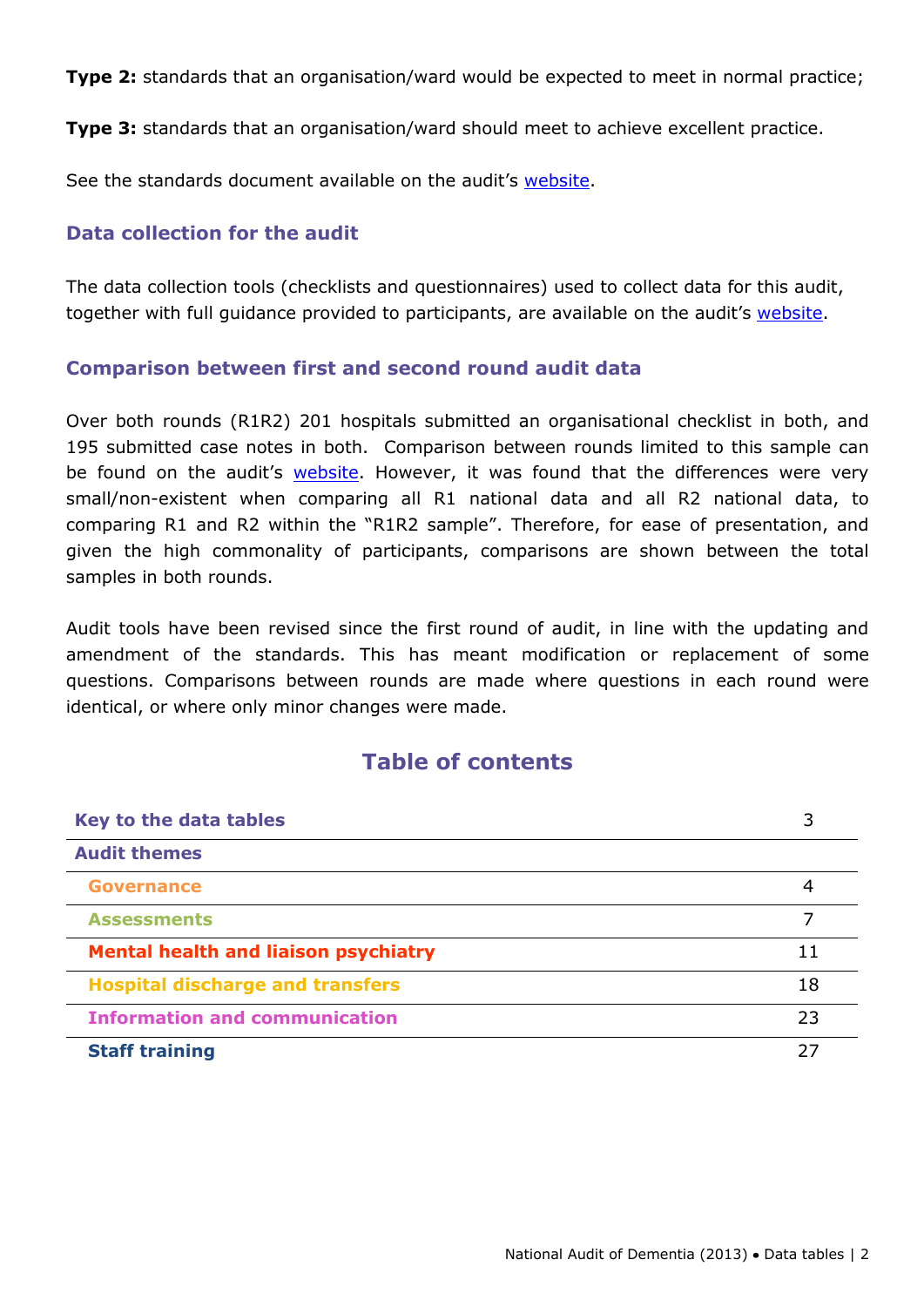### **Key for the organisational checklist**

| Std no.<br>[Type]                        | <b>Question</b><br>number<br>and text                                                                            | <b>Round 2</b><br>$\frac{0}{0}$<br>Num/Den                                                                                                                                                                                                                                                                                                                     | <b>Round 1</b><br>$\frac{0}{0}$<br>Num/Den                                                                                                                                                                                                                       |
|------------------------------------------|------------------------------------------------------------------------------------------------------------------|----------------------------------------------------------------------------------------------------------------------------------------------------------------------------------------------------------------------------------------------------------------------------------------------------------------------------------------------------------------|------------------------------------------------------------------------------------------------------------------------------------------------------------------------------------------------------------------------------------------------------------------|
| Reference<br>and type<br>οf<br>standard. | Question<br>number<br>and<br>wording<br>as in tool,<br>including<br>the<br>response<br>options<br>e.g. $(y/n)$ . | We have provided the percentage 'yes'<br>response (unless otherwise indicated)<br>received by all hospitals in England and<br>Wales that participated in the second round<br>of audit, followed by the numerator/<br>denominator.<br>The denominator will change throughout<br>the report, depending if questions are<br>routed (not asked in some instances). | If the same question or a<br>similar question was asked<br>in round 1, we have<br>provided the 'yes' response<br>received by all hospitals in<br>England and Wales that<br>participated in the first<br>round of audit, followed by<br>the numerator/denominator |

### **Key for the case note audit**

| Std no.<br>[Type]                        | Question<br>number<br>and text                                                                                   | <b>Round 2</b><br>%, Num/Den<br>(Median, IQR)                                                                                                                                                                                                                                                                                                                                                                                                                            | <b>Round 1</b><br>$\frac{0}{0}$<br>Num/Den                                                                                                                                                                                                                        |
|------------------------------------------|------------------------------------------------------------------------------------------------------------------|--------------------------------------------------------------------------------------------------------------------------------------------------------------------------------------------------------------------------------------------------------------------------------------------------------------------------------------------------------------------------------------------------------------------------------------------------------------------------|-------------------------------------------------------------------------------------------------------------------------------------------------------------------------------------------------------------------------------------------------------------------|
| Reference<br>and type<br>Ωf<br>standard. | Question<br>number<br>and<br>wording<br>as in tool,<br>including<br>the<br>response<br>options<br>e.g. $(y/n)$ . | We have provided the percentage 'yes'<br>response (unless otherwise indicated)<br>received by all hospitals in England and<br>Wales that participated in the second round<br>of audit, followed by the numerator/<br>denominator*<br>The median (median percentage from all<br>sites) and IQR (interquartile range - spread<br>of data between the first quartile, 25%,<br>and the third quartile, 75%) have also<br>been provided to provide site variation<br>context. | If the same question or a<br>similar question was asked<br>in round 1, we have<br>provided the 'yes' response<br>received by all hospitals in<br>England and Wales that<br>participated in the first<br>round of audit, followed by<br>the numerator/denominator. |

**\*** The denominator will change throughout the report, depending if questions are routed (not asked in some instances) and if an 'N/A' response has been chosen, these have been excluded from the analysis.

### **Total sample size**

|                          | Round 2         | Round 1         |
|--------------------------|-----------------|-----------------|
| Organisational checklist | 210 checklists  | 210 checklists  |
| Case note audit          | 7987 case notes | 7934 case notes |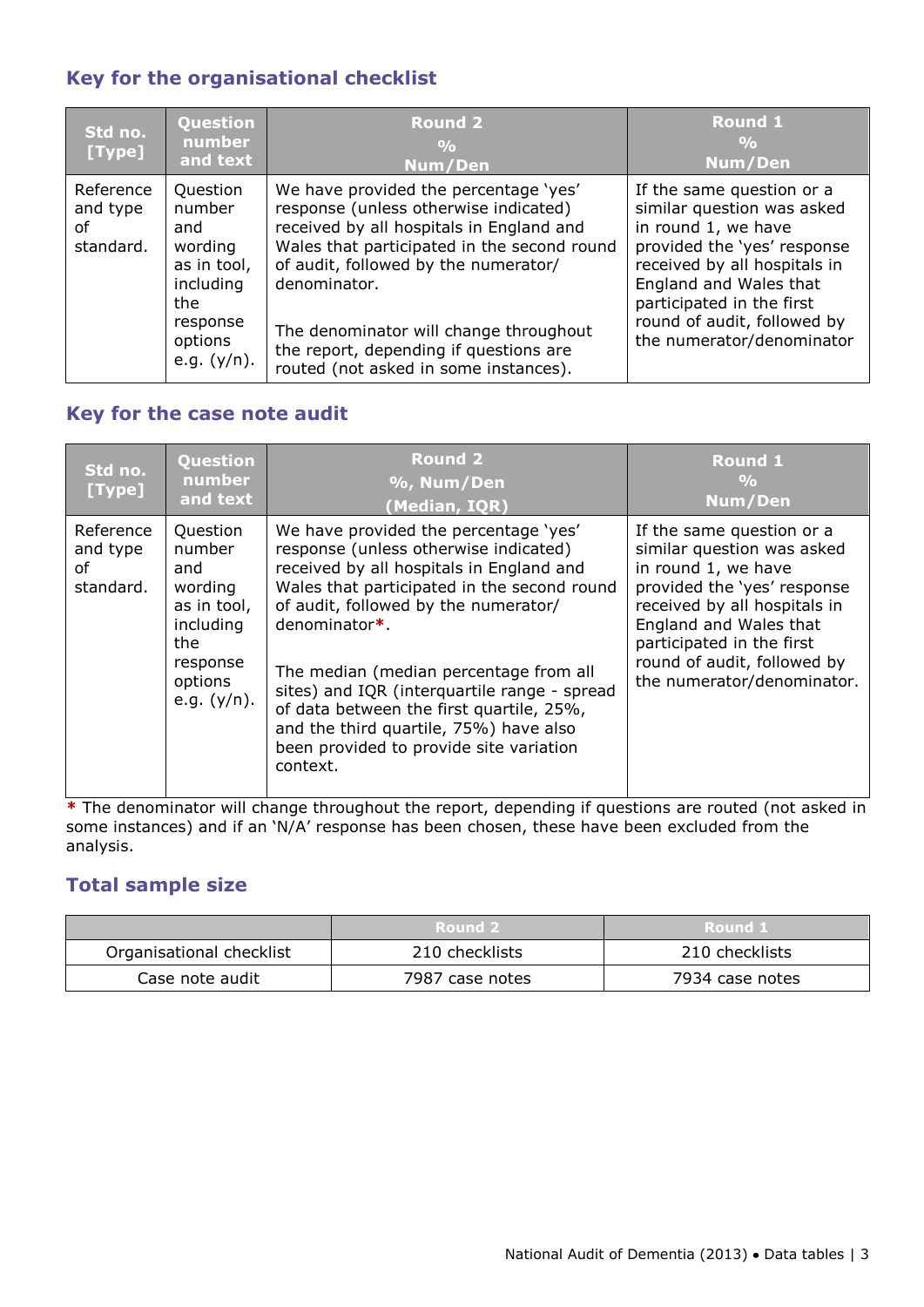Standards measured in this theme were derived from a range of national and professional guidance including the *[National Dementia Strategy](http://www.dh.gov.uk/prod_consum_dh/groups/dh_digitalassets/@dh/@en/documents/digitalasset/dh_094051.pdf)*; the *[1000 Lives Plus Programme](http://www.1000livesplus.wales.nhs.uk/sitesplus/documents/1011/How%20to%20%2815%29%20Dementia%20%28Feb%202011%29%20Web.pdf)*; the *[NICE dementia](http://www.nice.org.uk/nicemedia/live/10998/30318/30318.pdf)  [guideline](http://www.nice.org.uk/nicemedia/live/10998/30318/30318.pdf)*, and the Alzheimer's Society report *[Counting the Cost](http://www.alzheimers.org.uk/site/scripts/download_info.php?fileID=787)*.

### **Previous findings/recommendations**

The first round of audit found a lack of leadership and whole organisation commitment to deliver high quality care. The national report recommended that Trust/Health Boards needed to:

- Identify a senior clinician in each hospital to take charge of the care pathway.
- Identify Dementia Champions, including at ward-level.
- Systematically collect information relating to the care experience of people with dementia in hospital to identify necessary improvements to overall governance and process.

### **CARE PATHWAY FOR DEMENTIA**

| Std no.<br>[Type] |                | <b>Question number and text</b>                                                                                                  | <b>Round 2</b><br>$\frac{0}{0}$<br>Num/Den | <b>Round 1</b><br>$\frac{0}{0}$<br>Num/Den |
|-------------------|----------------|----------------------------------------------------------------------------------------------------------------------------------|--------------------------------------------|--------------------------------------------|
|                   |                | A care pathway for patients with dementia is in place:                                                                           |                                            |                                            |
| 4.1<br>$[2]$      | $\mathbf{1}$   | Yes                                                                                                                              | 35.7%<br>75/210                            | 5.7%<br>12/210                             |
|                   |                | In development                                                                                                                   | 50.5%<br>106/210                           | $\overline{\phantom{a}}$                   |
|                   |                | (If Q1=Yes) The care pathway is adaptable for use within or fitted to the following existing care<br>pathways:                   |                                            |                                            |
| 3.5               |                | Acute $(y/n)$                                                                                                                    | 96%<br>72/75                               |                                            |
| $[2]$             | 1a             | Palliative (y/n)                                                                                                                 | 81.3%<br>61/75                             |                                            |
|                   |                | End of life $(y/n)$                                                                                                              | 86.7%<br>65/75                             |                                            |
| 4.2<br>$[2]$      | 1 <sub>b</sub> | (If Q1=Yes or In development) A senior clinician is<br>responsible for implementation and/or review of the care<br>pathway (y/n) | 94.5%<br>171/181                           | 65.7%<br>92/140                            |
|                   |                | (if Q1b=Yes) Please identify who leads the work of the hospital or Trust on this:                                                |                                            |                                            |
|                   |                | Clinical/Medical Director                                                                                                        | 9.4%<br>16/171                             |                                            |
|                   |                | Consultant Geriatrician/Specialist Physician in Elderly Care                                                                     | 66.7%<br>114/171                           |                                            |
|                   |                | Consultant Psychiatrist                                                                                                          | 5.8%<br>10/171                             |                                            |
|                   | 1 <sub>c</sub> | Consultant Physician                                                                                                             | 3.5%<br>6/171                              |                                            |
|                   |                | <b>Consultant Nurse</b>                                                                                                          | 2.9%<br>5/171                              |                                            |
|                   |                | Lead Nurse Practitioner/Matron                                                                                                   | 7%<br>12/171                               |                                            |
|                   |                | Other                                                                                                                            | 4.7%<br>8/171                              |                                            |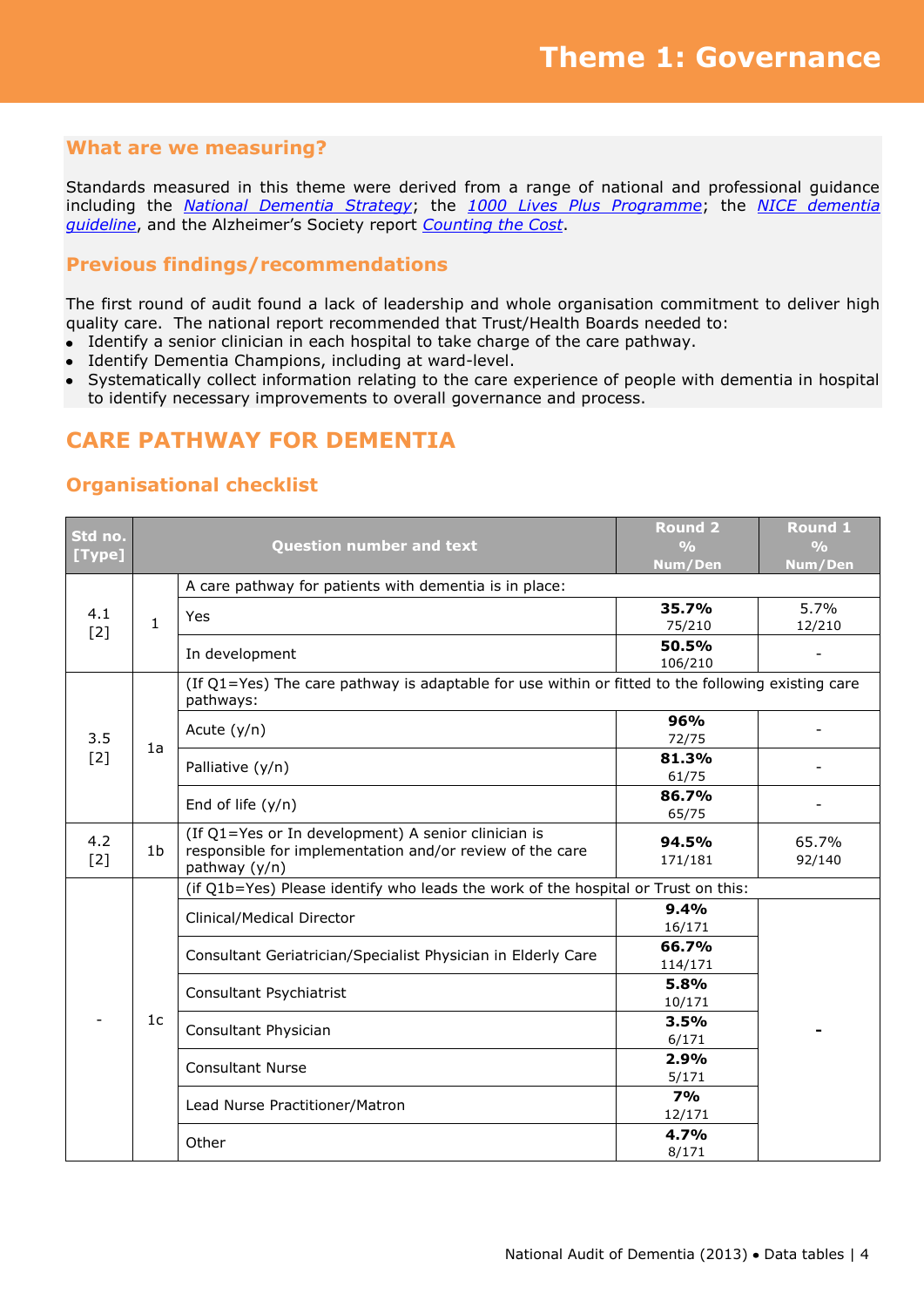# **INVOLVEMENT OF THE EXECUTIVE BOARD**

### **Organisational checklist**

| Std no.<br>[Type] | <b>Question number and text</b> |                                                                                                                                                                                   | <b>Round 2</b><br>$\frac{0}{0}$<br>Num/Den | Round 1<br>$\frac{0}{0}$<br>Num/Den |  |
|-------------------|---------------------------------|-----------------------------------------------------------------------------------------------------------------------------------------------------------------------------------|--------------------------------------------|-------------------------------------|--|
|                   |                                 | The Executive Board regularly reviews information collected on:                                                                                                                   |                                            |                                     |  |
| 4.7               | 3a                              | Re-admissions, in which patients with dementia can be<br>identified in the total number of patients re-admitted $(y/n)$                                                           | 28.1%<br>59/210                            | 7.6%<br>16/210                      |  |
| $[2]$             | 3b                              | Delayed discharge/transfers, in which patients with<br>dementia can be identified in the total number of patients<br>with delayed discharge/transfers (y/n)                       | 34.8%<br>73/210                            | 19.5%<br>41/210                     |  |
| 4.4<br>$[2]$      | $\overline{4}$                  | The Executive Board regularly reviews the number of in-<br>hospital falls and the breakdown of the immediate causes,<br>in which patients with dementia can be identified $(y/n)$ | 46.7%<br>98/210                            | 31.4%<br>66/210                     |  |
|                   |                                 | The Executive Board regularly receives feedback from the following:                                                                                                               |                                            |                                     |  |
|                   | 5a                              | The Clinical Leads for older people and people with<br>dementia including Modern Matrons/Nurse Consultants<br>(y/n)                                                               | 73.8%<br>155/210                           | 47.6%<br>100/210                    |  |
| 4.5               | 5b                              | Complaints - analysed by age $(y/n)$                                                                                                                                              | 51.4%<br>108/210                           | 41.9%<br>88/210                     |  |
| $[2]$             | 5c                              | Patient Advice and Liaison Services (PALS) - in relation to<br>the services for older people and people with dementia<br>$(y/n)$ *                                                | 54.9%<br>106/193                           | 37.1%<br>78/210                     |  |
|                   | 5d                              | Patient Forums or Local Involvement Networks - in relation<br>to services for older people and people with dementia $(y/n)$                                                       | 58.6%<br>123/210                           | 32.4%<br>68/210                     |  |

**\*** Hospitals in Wales have been excluded from this question as they do not have PALS.

# **ACCESS TO SERVICES AND SUPPORT FOR STAFF**

| Std no.<br>[Type] |                          | <b>Question number and text</b>                                                                                                                        | <b>Round 2</b><br>$\frac{0}{0}$<br>Num/Den | <b>Round 1</b><br>$\frac{9}{6}$<br>Num/Den |
|-------------------|--------------------------|--------------------------------------------------------------------------------------------------------------------------------------------------------|--------------------------------------------|--------------------------------------------|
| 4.3<br>$[1]$      | $\overline{\phantom{a}}$ | There is a named officer with designated responsibility for<br>the protection of vulnerable adults $(y/n)$                                             | 99.5%<br>209/210                           | 95.2%<br>200/210                           |
| 4.9<br>$[2]$      | 7                        | Nursing staff have access to a recognised process to record<br>and report risks to patient care if they believe ward<br>staffing is inadequate $(y/n)$ | 99.5%<br>209/210                           | 98.6%<br>207/210                           |
|                   |                          | There are champions for dementia at:                                                                                                                   |                                            |                                            |
| 4.11<br>$[2]$     | 8а                       | Directorate level (y/n)                                                                                                                                | 81.9%<br>172/210                           |                                            |
|                   | 8b                       | Ward level $(y/n)$                                                                                                                                     | 76.2%<br>160/210                           |                                            |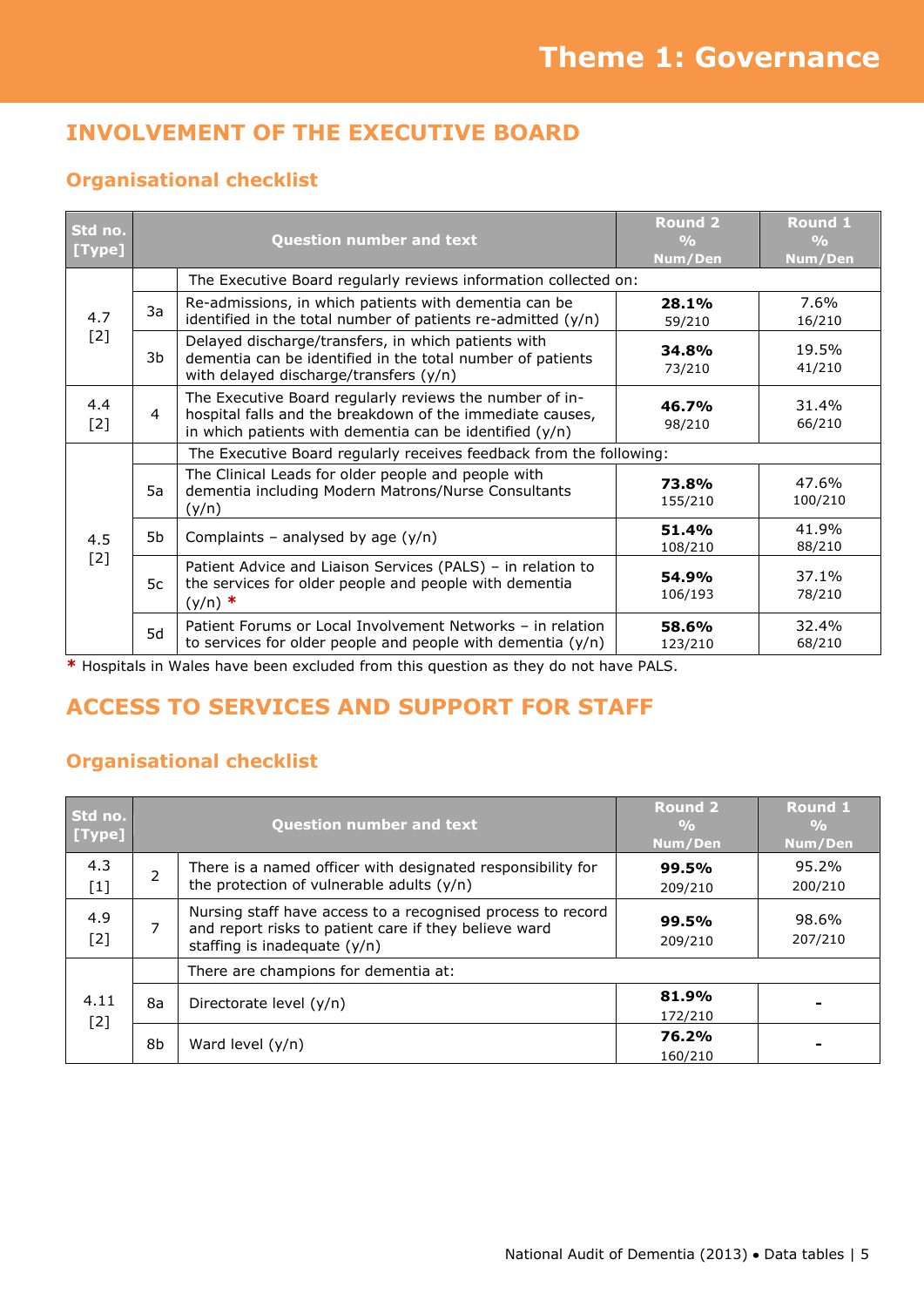# **Theme 1: Governance**

| Std no.<br>[Type] | <b>Question number and text</b> |                                                                                                                                                                                                                                  | <b>Round 2</b><br>$\frac{0}{0}$<br>Num/Den | Round 1<br>$\frac{O}{O}$<br>Num/Den |
|-------------------|---------------------------------|----------------------------------------------------------------------------------------------------------------------------------------------------------------------------------------------------------------------------------|--------------------------------------------|-------------------------------------|
| 6.2<br>$[2]$      | 35                              | The hospital has access to intermediate care services,<br>which will admit people with dementia (y/n)                                                                                                                            | 83.8%<br>176/210                           | 69%<br>145/210                      |
| 6.3<br>$[3]$      | 35a                             | (If Q35=Yes) Access to intermediate care services allows<br>people with dementia to be admitted to intermediate care<br>directly and avoid unnecessary hospital admission $(y/n)$                                                | 78.4%<br>138/176                           | 73.6%<br>106/144                    |
| 7.1<br>[2]        | 36                              | There is a named dignity lead to provide guidance, advice<br>and consultation to staff (y/n)                                                                                                                                     | 85.7%<br>180/210                           | 78.6%<br>165/210                    |
| 6.7<br>$[2]$      | 38                              | There is a social worker or other designated person<br>responsible for working with people with dementia and<br>their carers, and providing advice and support, or directing<br>to appropriate organisations or agencies $(y/n)$ | 57.6%<br>121/210                           |                                     |
|                   | 39                              | There is access to specialist assessment and advice on<br>helping patients with dementia in their swallowing and<br>eating $(y/n)$                                                                                               | 95.7%<br>201/210                           | 97.1%<br>204/210                    |
|                   |                                 | (If Q39=Yes) Specialist assessment and advice can be obtained from:                                                                                                                                                              |                                            |                                     |
| 6.8<br>$[1]$      |                                 | Speech and Language Therapist (y/n)                                                                                                                                                                                              | 99.5%<br>200/201                           | 100%<br>204/204                     |
|                   | 39a                             | Dietician (y/n)                                                                                                                                                                                                                  | 99%<br>199/201                             | 100%<br>204/204                     |
|                   |                                 | Other $(y/n)$                                                                                                                                                                                                                    | 61.7%<br>124/201                           | 47.1%<br>96/204                     |
| 6.9<br>$[3]$      | 40                              | There is access to an interpreting service which meets the<br>needs of people with dementia in the hospital $(y/n)$                                                                                                              | 58.6%<br>123/210                           | 60.5%<br>127/210                    |
| 6.10<br>$[2]$     | 41                              | There is access to advocacy services with experience and<br>training in working with people with dementia $(y/n)$                                                                                                                | 85.2%<br>179/210                           | 82.9%<br>174/210                    |

# **PROTECTED MEALTIMES**

| Std no.<br>[Type] | <b>Question number and text</b> |                                                                                                              | <b>Round 2</b><br>$\frac{O}{O}$<br>Num/Den | <b>Round 1</b><br>$\frac{6}{2}$<br>Num/Den |
|-------------------|---------------------------------|--------------------------------------------------------------------------------------------------------------|--------------------------------------------|--------------------------------------------|
| 3.7<br>$[1]$      | 12                              | Protected mealtimes are established in all wards that admit<br>adults with known or suspected dementia (y/n) | 96.2%<br>202/210                           |                                            |
|                   | 12a                             | (If Q12=Yes) Wards' adherence to protected mealtimes is<br>reviewed and monitored (y/n)                      | 97%<br>196/202                             |                                            |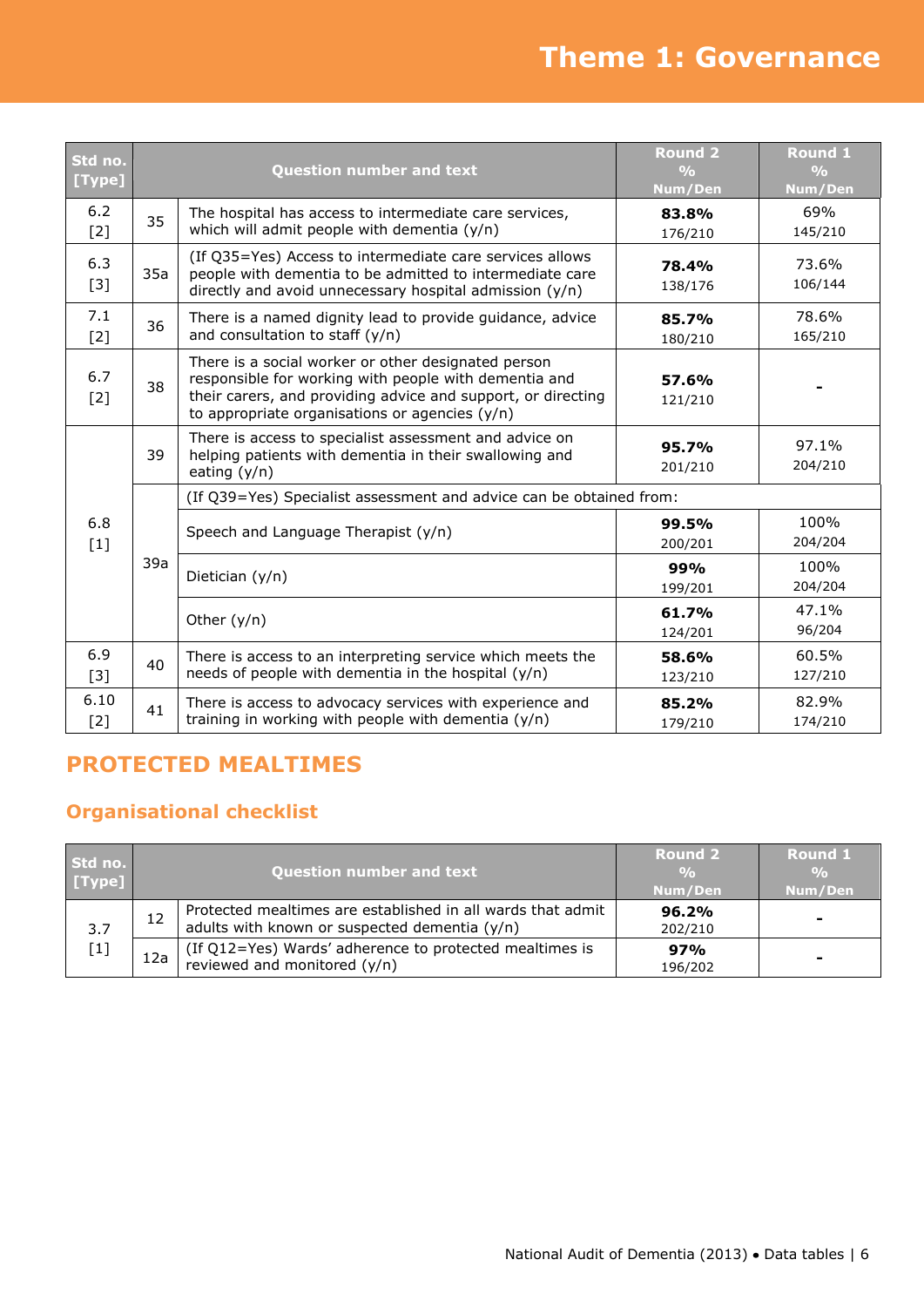Standards were derived mainly from the British Geriatrics Society (2005) *[Comprehensive Assessment](http://www.bgs.org.uk/index.php?option=com_content&view=article&id=195:gpgcgassessment&catid=12:goodpractice&Itemid=106)  [for the Frail Older Patient](http://www.bgs.org.uk/index.php?option=com_content&view=article&id=195:gpgcgassessment&catid=12:goodpractice&Itemid=106)*; and NICE guidelines for *[Dementia](http://www.nice.org.uk/nicemedia/live/10998/30318/30318.pdf)* and *[Delirium](http://www.nice.org.uk/nicemedia/live/13060/49909/49909.pdf)*.

### **Previous findings/recommendations**

The first round of audit found a mismatch between procedure and practice. Key physical assessments were not routinely carried out and assessments in use were not always standardised. There was a lack of mental health assessment at admission and discharge, and a need for appropriate social assessment to ensure safe and effective discharge processes.

### **PHYSICAL HEALTH ASSESSMENTS**

### **Organisational checklist**

| Std no.<br>[Type] |                | <b>Question number and text</b>                                                                                                                                                                           | <b>Round 2</b><br>$\frac{0}{0}$<br>Num/Den | <b>Round 1</b><br>$\frac{0}{\alpha}$<br>Num/Den |
|-------------------|----------------|-----------------------------------------------------------------------------------------------------------------------------------------------------------------------------------------------------------|--------------------------------------------|-------------------------------------------------|
|                   | 9a             | Multidisciplinary assessment includes problem list (y/n)                                                                                                                                                  | 94.8%<br>199/210                           | 89.5%<br>188/210                                |
|                   | 9 <sub>b</sub> | Multidisciplinary assessment includes comorbid conditions<br>(y/n)                                                                                                                                        | <b>100%</b><br>210/210                     | 95.2%<br>200/210                                |
|                   | 9c             | Multidisciplinary assessment includes current medication<br>including dosage and frequencies $(y/n)$                                                                                                      | <b>100%</b><br>210/210                     |                                                 |
| 1.9<br>$[1]$      | 9d             | Multidisciplinary assessment includes assessment of<br>functioning using a standardised instrument - i.e. basic<br>activities of daily living, instrumental activities of daily living,<br>mobility (y/n) | 83.8%<br>176/210                           | 83.8%<br>176/210                                |
|                   | 9f             | Multidisciplinary assessment includes nutritional status (y/n)                                                                                                                                            | 100%<br>210/210                            | 96.2%<br>202/210                                |
|                   | 10             | As part of the initial assessment, the patient's BMI (Body<br>Mass Index) or weight is recorded, wherever possible $(y/n)$                                                                                | 99%<br>208/210                             |                                                 |

### **Case note audit**

| Std no.<br>[Type] |    | <b>Question number and text</b>                                                                                                                                                                                          | <b>Round 2</b><br>$\frac{0}{0}$<br>Num/Den<br>(Median, IQR) | <b>Round 1</b><br>$\frac{0}{0}$<br>Num/Den |
|-------------------|----|--------------------------------------------------------------------------------------------------------------------------------------------------------------------------------------------------------------------------|-------------------------------------------------------------|--------------------------------------------|
|                   | 13 | The multidisciplinary assessment includes problem list $(y/n)$                                                                                                                                                           | 90.1%<br>7197/7987<br>$(95\%, 86 - 98\%)$                   | 90.5%<br>7182/7933                         |
| 1.9<br>$[1]$      | 14 | The multidisciplinary assessment includes comorbid<br>conditions (y/n/na)                                                                                                                                                | 96.8%<br>7657/7913<br>(98%, 96 – 100%)                      | 96.7%<br>7637/7896                         |
|                   | 15 | The assessment includes a record of current medication,<br>including dosage and frequency (yes, there is a record of<br>medication being taken/yes, there is a record that no<br>medication was being taken/no record) * | 92.5%<br>7391/7986<br>$(95\%, 90 - 98\%)$                   |                                            |

**\*** The national and local results present both positive response options together ('yes, there is a record of medication being taken' and 'yes, there is a record that no medication was being taken')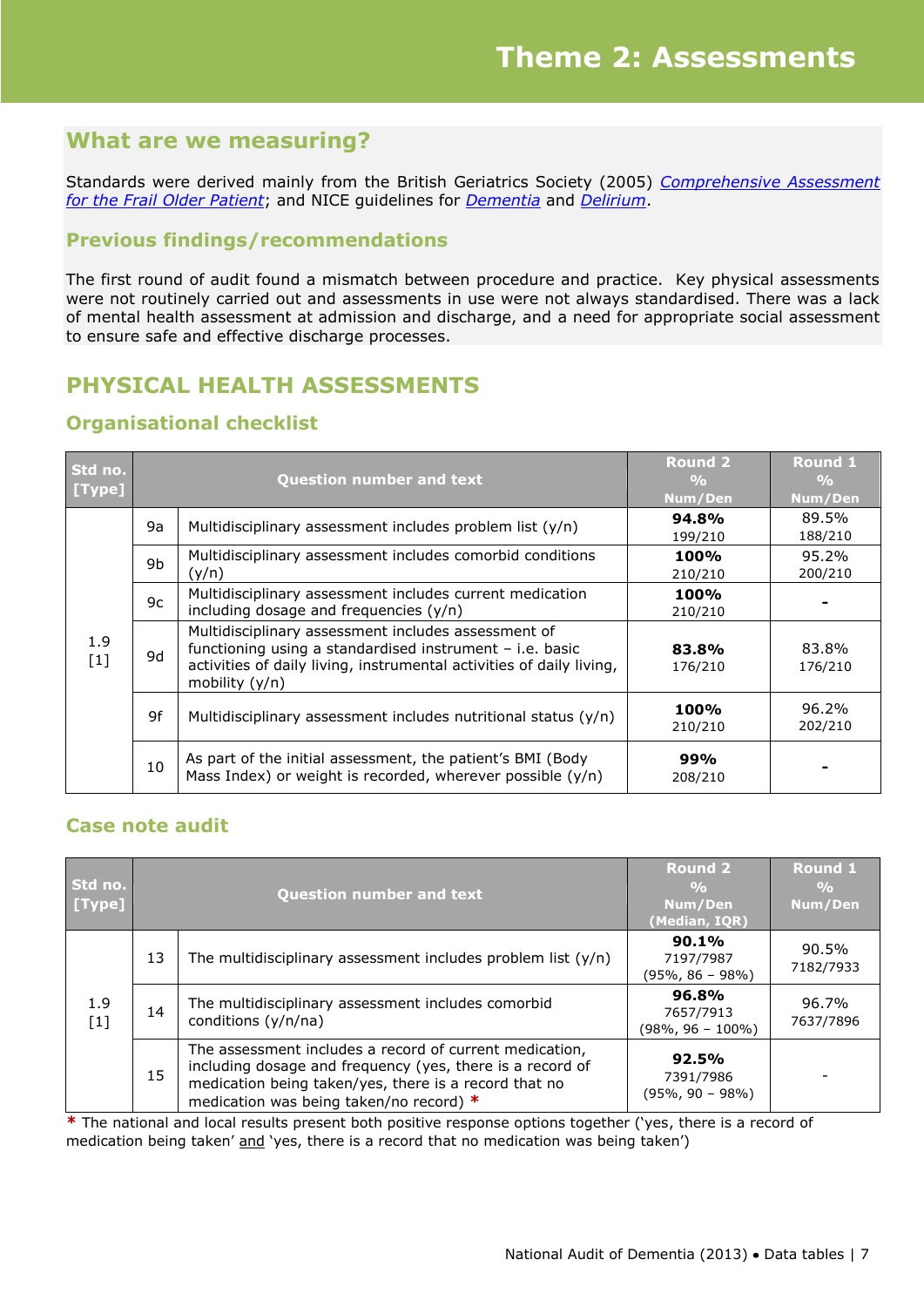# **Theme 2: Assessments**

| Std no.<br>[Type] |     | <b>Question number and text</b>                                                                                    | <b>Round 2</b><br>$\frac{0}{0}$<br>Num/Den<br>(Median, IQR) | <b>Round 1</b><br>$\frac{0}{0}$<br>Num/Den |
|-------------------|-----|--------------------------------------------------------------------------------------------------------------------|-------------------------------------------------------------|--------------------------------------------|
|                   | 16  | An assessment of mobility was performed by a healthcare<br>professional (y/n/na)                                   | 93.7%<br>6869/7331<br>$(95\%, 90 - 98\%)$                   | 87.1%<br>6721/7717                         |
| 1.9<br>$[1]$      | 17  | An assessment of nutritional status was performed by a<br>healthcare professional (y/n/na)                         | 89.1%<br>6982/7834<br>$(93\%, 85 - 97\%)$                   | 69.8%<br>5536/7934                         |
|                   | 17a | (If Q17=Yes) The assessment of nutritional status includes<br>recording of BMI (Body Mass Index)/weight (y/n/na)   | 81.3%<br>5465/6720<br>$(88\%, 71 - 95\%)$                   |                                            |
| 1.10<br>$[1]$     | 18  | Has a formal pressure sore risk assessment been carried<br>out and score recorded? (y/n)                           | 93.8%<br>7494/7986<br>$(98\%, 90 -$<br>100%)                | 86.5%<br>6863/7934                         |
| 1.12<br>$[1]$     | 19  | As part of the multidisciplinary assessment has the patient<br>been asked about any continence needs? (y/n/na)     | 86.6%<br>6532/7547<br>$(92\%, 80 - 97\%)$                   | 81.4%<br>6080/7467                         |
| 1.11<br>$[1]$     | 20  | As part of the multidisciplinary assessment has the patient<br>been asked about the presence of any pain? (y/n/na) | 86.6%<br>6617/7638<br>$(92\%, 79 - 97\%)$                   | 76.1%<br>5736/7534                         |
| 1.13<br>$[1]$     | 21  | Has an assessment of functioning, using a standardised<br>assessment, been carried out? (y/n) $*$                  | 43.7%<br>3128/7150<br>$(39\%, 18 - 71\%)$                   | 25.9%<br>2051/7932                         |

**\*** Patients who were receiving end of life care have been excluded from the analysis of this question as comments from auditors suggested that this question was not appropriate for this group.

# **MENTAL HEALTH ASSESSMENTS**

| Std no.<br>[Type] |    | <b>Question number and text</b>                                                                                                                                                                                                                                                           | <b>Round 2</b><br>O <sub>0</sub><br>Num/Den | <b>Round 1</b><br>$\frac{0}{0}$<br>Num/Den |
|-------------------|----|-------------------------------------------------------------------------------------------------------------------------------------------------------------------------------------------------------------------------------------------------------------------------------------------|---------------------------------------------|--------------------------------------------|
| 1.9<br>$[2]$      | 9e | Multidisciplinary assessment includes assessment of mental<br>state using a standardised instrument $-$ i.e. mental status<br>(cognitive) testing (y/n)                                                                                                                                   | 96.7%<br>203/210                            | 73.8%<br>155/210                           |
|                   |    | There are policies or guidelines in place to ensure that patients with dementia or cognitive<br>impairment are assessed for the presence of delirium at presentation:                                                                                                                     |                                             |                                            |
| 1.4<br>$[2]$      | 13 | Yes                                                                                                                                                                                                                                                                                       | 54.8%<br>115/210                            |                                            |
|                   |    | In development                                                                                                                                                                                                                                                                            | 41%<br>86/210                               |                                            |
| 1.5<br>$[2]$      |    | There are policies or guidelines in place to ensure that patients with dementia or cognitive<br>impairment with behaviour changes suggesting the presence of delirium, are clinically assessed<br>by a healthcare professional who is trained and competent in the diagnosis of delirium: |                                             |                                            |
|                   | 14 | Yes                                                                                                                                                                                                                                                                                       | 49%<br>103/210                              |                                            |
|                   |    | In development                                                                                                                                                                                                                                                                            | 43.3%<br>91/210                             |                                            |
| 1.2<br>$[2]$      | 16 | There is a policy or guideline stating that an assessment of<br>mental state is carried out on all patients over the age of 65<br>admitted to hospital (y/n)                                                                                                                              | 51.4%<br>108/210                            | 27.6%<br>58/210                            |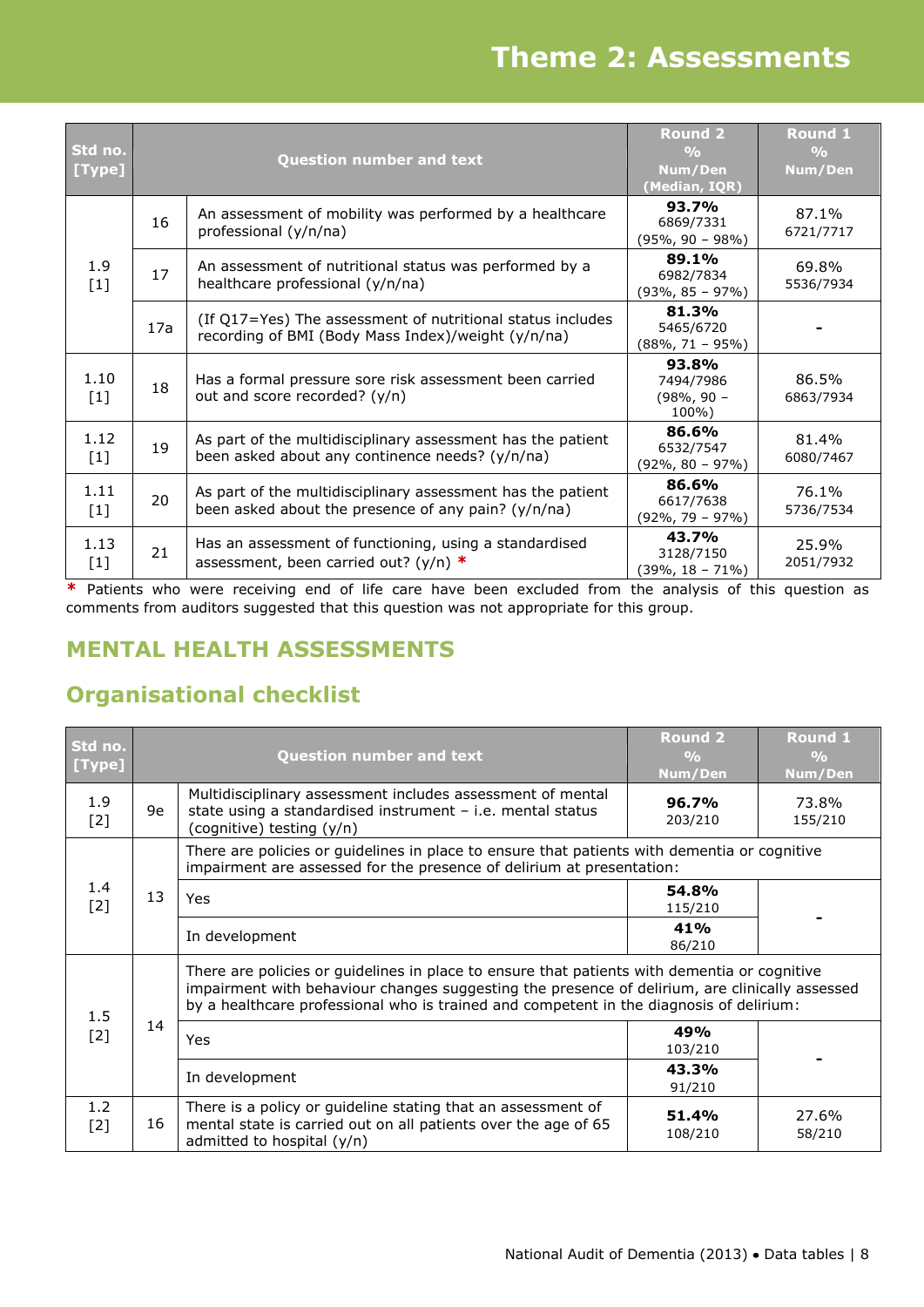### **Case note audit**

| Std no.<br>[Type] |     | <b>Question number and text</b>                                                                                                                   | <b>Round 2</b><br>$\frac{0}{0}$<br>Num/Den<br>(Median, IQR)     | <b>Round 1</b><br>$\frac{0}{0}$<br>Num/Den |  |
|-------------------|-----|---------------------------------------------------------------------------------------------------------------------------------------------------|-----------------------------------------------------------------|--------------------------------------------|--|
| 1.6<br>$[1]$      | 12  | Has the patient's mental health history been recorded -<br>dementia or other conditions or symptoms? (y/n/na)                                     | 95%<br>7395/7783<br>(95%, 93 - 98%)                             | 93.8%<br>7190/7664                         |  |
| 1.3<br>$[2]$      | 22  | Has a standardised mental status test been carried out?<br>(y/n/na)                                                                               | 50.2%<br>3548/7069<br>$(50\% , 35 - 68\%)$                      | 43.1%<br>3422/7934                         |  |
|                   | 23  | Has an assessment been carried out for recent changes or fluctuation in behaviour that may<br>indicate the presence of delirium?                  |                                                                 |                                            |  |
| 1.4<br>$[2]$      |     |                                                                                                                                                   | Yes, and there were indications that delirium may be<br>present | 21.9%<br>1747/7986<br>$(20\%, 10 - 30\%)$  |  |
|                   |     | Yes, but there was no indication that delirium may be<br>present                                                                                  | 15.7%<br>1253/7986<br>$(13\%, 5 - 23\%)$                        |                                            |  |
| 1.5<br>$[2]$      | 23a | (If Q23=Yes, delirium may be present) Has the patient<br>been clinically assessed for delirium by a healthcare<br>professional? (y/no assessment) | 85.7%,<br>1497/1747<br>$(89\%, 72 - 100\%)$                     |                                            |  |

# **SOCIAL AND ENVIRONMENTAL ASSESSMENTS**

| Std no.<br>[Type] |                 | <b>Question number and text</b>                                                                   | <b>Round 2</b><br>$\frac{0}{0}$<br>Num/Den | <b>Round 1</b><br>$\frac{0}{0}$<br>Num/Den |
|-------------------|-----------------|---------------------------------------------------------------------------------------------------|--------------------------------------------|--------------------------------------------|
| 1.16<br>$[2]$     | 11a             | Social and environmental assessment includes support<br>provided to the person 'informally' (y/n) | 97.1%<br>204/210                           |                                            |
| 1.17<br>$[2]$     | 11 <sub>b</sub> | Social and environmental assessment includes care<br>provision assessment (y/n)                   | 97.6%<br>205/210                           |                                            |
| 1.18<br>$[3]$     | 11c             | Social and environmental assessment includes financial<br>support assessment (y/n)                | 76.7%<br>161/210                           |                                            |
| 1.19<br>[2]       | 11d             | Social and environmental assessment includes home safety<br>assessment $(y/n)$                    | 94.3%<br>198/210                           |                                            |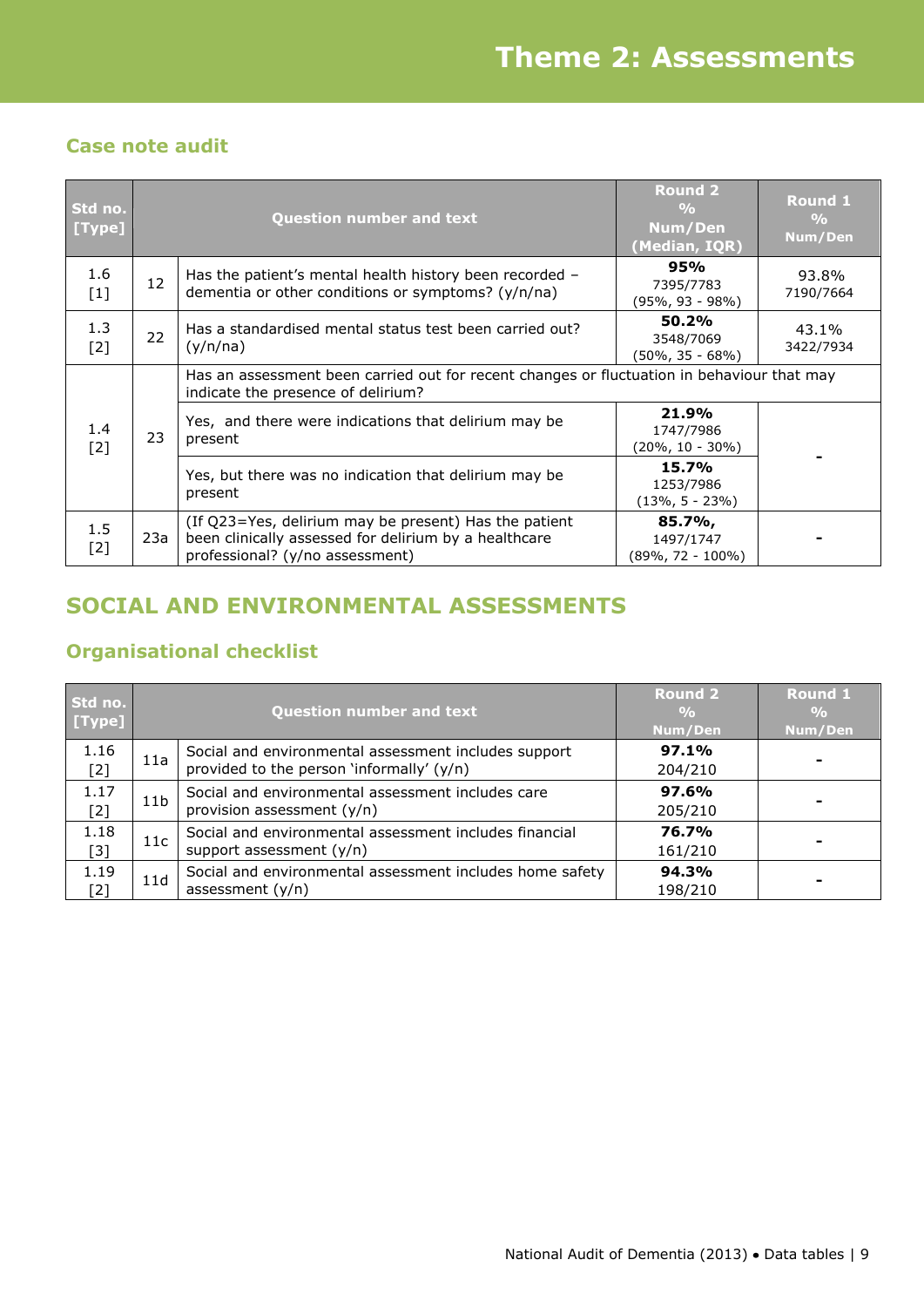### **Case note audit**

| Std no.<br>[Type] |      | <b>Question number and text</b>                                                                                                           | <b>Round 2</b><br>$\frac{0}{0}$<br>Num/Den<br>(Median, IQR) | Round 1<br>$\frac{0}{0}$<br>Num/Den |
|-------------------|------|-------------------------------------------------------------------------------------------------------------------------------------------|-------------------------------------------------------------|-------------------------------------|
|                   | 24   | Has a need for care assessment by a social worker been<br>identified? (y/n/already receiving input/cannot get hold of<br>information) $*$ | 53.1%<br>2884/5427<br>$(53\%, 39 - 70\%)$                   |                                     |
|                   | 24a  | (If Q24=Yes) Has a care assessment by a social worker<br>been requested? (y/n)                                                            | 94.7%<br>2731/2884<br>$(97\%, 91 - 100\%)$                  |                                     |
|                   | 24b  | (If Q24a=Yes) Has a care assessment by a social worker<br>been carried out? $(y/n)$                                                       | 85.9%<br>2334/2718<br>$(91\%, 75 - 100\%)$                  |                                     |
| 16<br>$[2]$       | 24b1 | (If Q24b=Yes) Did the assessment include an assessment<br>of support provided to the person 'informally'? (y/n/na)                        | 88.7%<br>1883/2122<br>$(93\%, 83 - 100\%)$                  |                                     |
| 1.17<br>$[2]$     | 24b2 | (If Q24b=Yes) Did the assessment include a formal care<br>provision assessment? (y/n/na)                                                  | $90.9\%$<br>1837/2021<br>$(100\%, 86 -$<br>100%)            |                                     |
| 1.18<br>$[3]$     | 24b3 | (If Q24b=Yes) Did the assessment include a financial<br>support assessment? (y/n/na)                                                      | 62.2%<br>1127/1813<br>$(62\%, 33 - 91\%)$                   |                                     |
| 1.19<br>$[2]$     | 24b4 | (If Q24b=Yes) Did the assessment include a home safety<br>assessment? (y/n/na)                                                            | 88.9%<br>1263/1421<br>$(100\%, 83 -$<br>100%)               |                                     |

**\*** Patients who were receiving end of life care have been excluded from these questions (Q24 - Q24b4), as comments from auditors suggested that they were not appropriate for this group.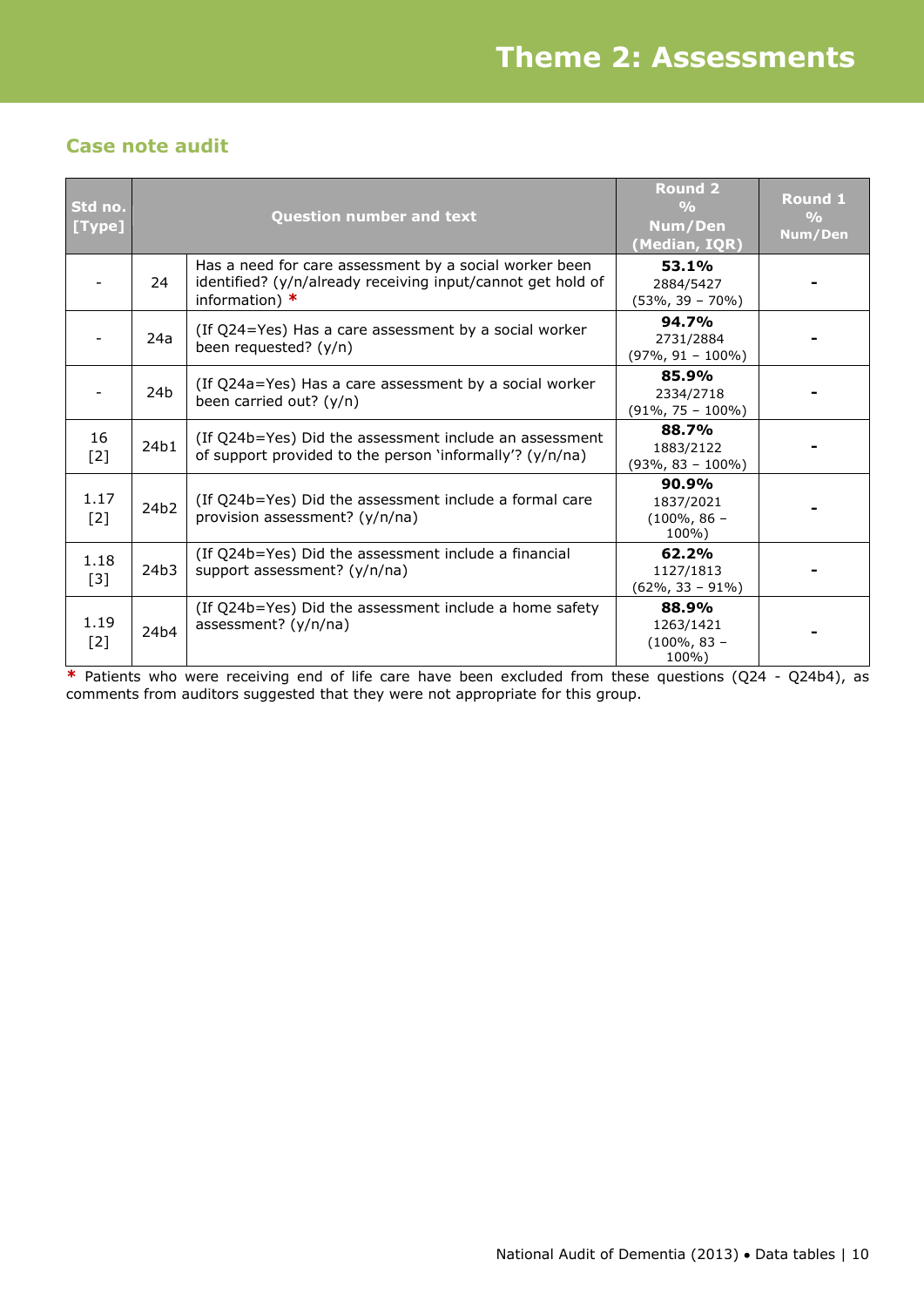Standards were derived from the NICE guidelines for *[Dementia](http://www.nice.org.uk/nicemedia/live/10998/30318/30318.pdf)* and *[Delirium](http://www.nice.org.uk/nicemedia/live/13060/49909/49909.pdf)*; and the Royal College of Psychiatrists (2005) *[Who Cares Wins](http://www.rcpsych.ac.uk/PDF/WhoCaresWins.pdf)*.

### **Previous findings/recommendations**

The first round of audit highlighted the need to assess and review any cases of antipsychotic prescription. It also found that most hospitals had access to liaison psychiatry services, but a lack of availability at evenings and weekends. Hospitals commented that provision of liaison psychiatry for working age and older age adults may differ.

The report recommended:

- Liaison psychiatry services should be in place and accessible over 24 hours for treatment and  $\bullet$ referral of people with dementia.
- Admission to hospital should be highlighted as a review point for any use of antipsychotic medication.
- Clear guidance should be in place for interventions for behavioural and psychological symptoms of dementia.

For mental health assessments, please see page 20 (Theme 2: Assessments).

### **MENTAL HEALTH POLICIES AND PROTOCOLS**

| Std no.<br>[Type] |                                                                                                                                                                   | <b>Question number and text</b>                                                                                                                                                                                                                                                                                | <b>Round 2</b><br>$\frac{O}{O}$<br>Num/Den | <b>Round 1</b><br>$\frac{O}{O}$<br>Num/Den |
|-------------------|-------------------------------------------------------------------------------------------------------------------------------------------------------------------|----------------------------------------------------------------------------------------------------------------------------------------------------------------------------------------------------------------------------------------------------------------------------------------------------------------|--------------------------------------------|--------------------------------------------|
| 1.1<br>$[2]$      | 15                                                                                                                                                                | There are systems in place to ensure that where dementia<br>is suspected but not yet diagnosed, this triggers a referral<br>for assessment and differential diagnosis either in the<br>hospital or in the community (memory services) $(y/n)$                                                                  | 75.2%<br>158/210                           | 48.6%<br>102/210                           |
| 1.7               | 17                                                                                                                                                                | There is a protocol in place governing the use of interventions for patients displaying violent or<br>challenging behaviour, aggression and extreme agitation, which is suitable for use in patients<br>who present behavioural psychological symptoms of dementia (BPSD) (in line with the NICE<br>guidance): |                                            |                                            |
| $[1]$             |                                                                                                                                                                   | <b>Yes</b>                                                                                                                                                                                                                                                                                                     | 61%<br>128/210                             | 33.8%<br>71/210                            |
|                   |                                                                                                                                                                   | In development                                                                                                                                                                                                                                                                                                 | 30%<br>63/210                              |                                            |
| 1.8<br>$[1]$      | 17a                                                                                                                                                               | (If Q17=Yes) The protocol specifies that restraint and<br>sedation is used only as a final option $(y/n)$                                                                                                                                                                                                      | 96.9%<br>124/128                           |                                            |
| 1.7<br>$[1]$      | (If Q17=Yes) The protocol specifies consideration of<br>physical causes which may cause challenging behaviour in<br>17 <sub>b</sub><br>people with dementia (y/n) |                                                                                                                                                                                                                                                                                                                | 94.5%<br>121/128                           |                                            |
| 1.7               | 17c                                                                                                                                                               | (If Q17=Yes) The protocol considers environmental factors<br>such as noise, lack of activity, disorientation (y/n)                                                                                                                                                                                             | 91.4%<br>117/128                           |                                            |
| $[1]$             | 17d                                                                                                                                                               | (If Q17=Yes) The protocol specifies the possibility of using<br>techniques of reassurance, de-escalation, distraction (y/n)                                                                                                                                                                                    | 93.8%<br>120/128                           |                                            |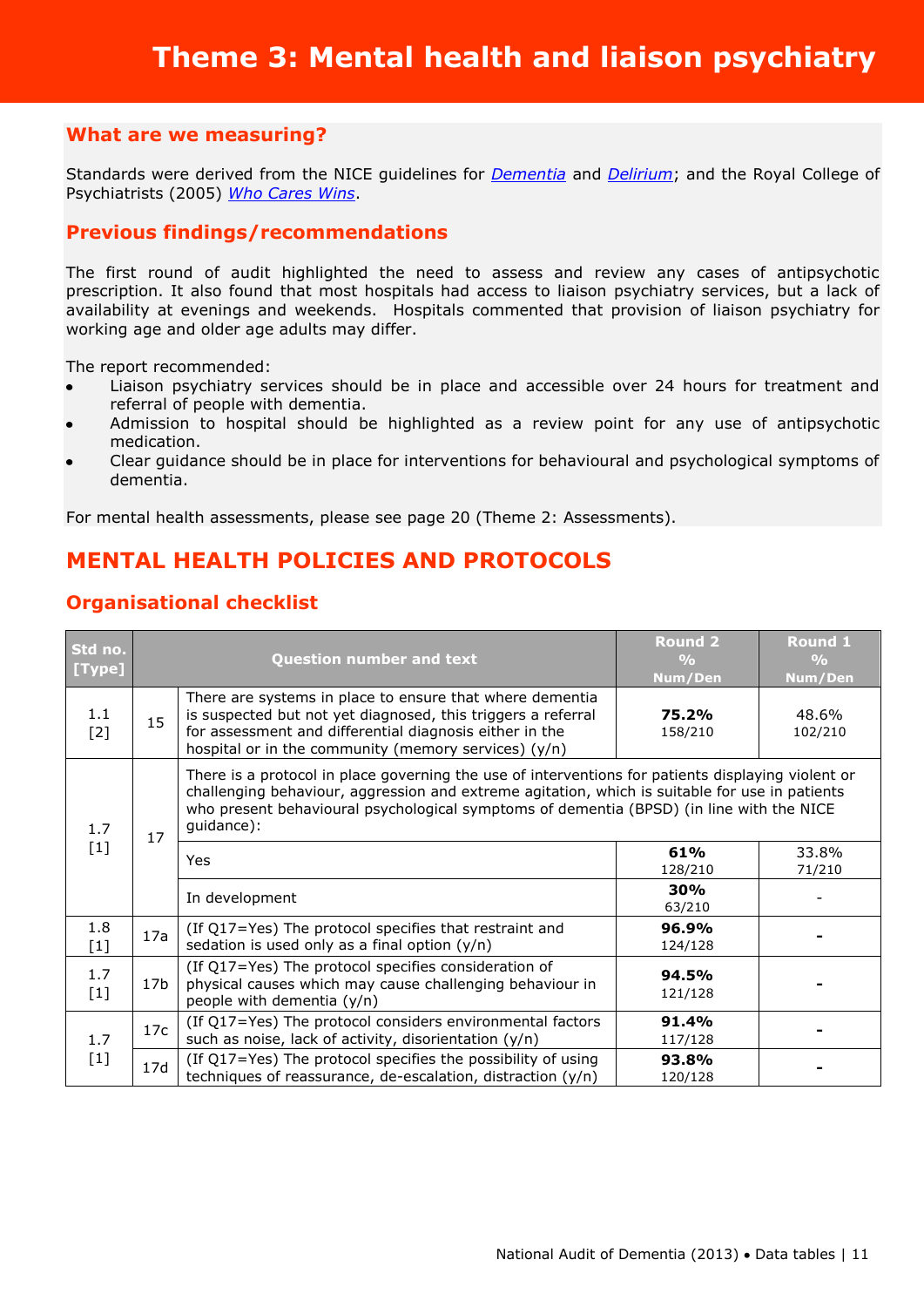| Std no.<br>[Type] |     | <b>Question number and text</b>                                                                                                                                                                 | <b>Round 2</b><br>$\frac{0}{0}$<br>Num/Den | <b>Round 1</b><br>$\frac{9}{6}$<br>Num/Den |
|-------------------|-----|-------------------------------------------------------------------------------------------------------------------------------------------------------------------------------------------------|--------------------------------------------|--------------------------------------------|
| 1.8<br>$[1]$      | 17e | (If Q17=Yes) The protocol specifies the risks that must be<br>assessed and taken into account before any use of restraint<br>or sedation in people with dementia and the frail elderly<br>(y/n) | 88.3%<br>113/128                           |                                            |
| 1.7<br>$[1]$      | 17f | (If Q17=Yes) The protocol specifies any prescription and<br>administration of antipsychotic drugs is in line with NICE<br>guidance $(y/n)$                                                      | 83.6%<br>107/128                           |                                            |
| 5.3<br>[2]        | 18  | There is a section or prompt in the general hospital<br>discharge summary for mental health diagnosis and<br>management $(y/n)$                                                                 | 25.7%<br>54/210                            |                                            |

# **PREVALENCE OF ANTIPSYCHOTIC PRESCRIPTION**

### **Case note audit**

| Std no.<br>[Type] |                  | <b>Question number and text</b>                                                                                                                         | <b>Round 2</b><br>$\frac{0}{0}$<br>Num/Den | <b>Round 1</b><br>$\frac{O}{O}$<br>Num/Den |  |
|-------------------|------------------|---------------------------------------------------------------------------------------------------------------------------------------------------------|--------------------------------------------|--------------------------------------------|--|
|                   | 27               | Has this patient had antipsychotic drugs at any point<br>during admission (whether or not prescribed in hospital)?<br>(y/n/information cannot be found) | 18.6%<br>1465/7883                         |                                            |  |
|                   | 27a              | On admission, was the patient taking antipsychotics due<br>to an existing regular prescription? (y/n/information<br>cannot be found)                    | 11.5%<br>906/7862                          | 20.7%<br>1641/7932                         |  |
|                   | 27 <sub>b</sub>  | Was a PRN prescription for antipsychotics in place for this<br>admission? (y/n/information cannot be found)                                             | 6.8%<br>538/7860                           | 13.1%<br>1039/7934                         |  |
|                   | 27 <sub>b1</sub> | (If Q 27b1=yes) Was an antipsychotic administered via<br>PRN? (y/n/information cannot be found)                                                         | <b>75%</b><br>404/538                      | 68.3%<br>710/1039                          |  |
|                   | 27c              | Was a new additional prescription made for an<br>antipsychotic? (y/n/information cannot be found)                                                       | 5.9%<br>465/7864                           | 8%<br>634/7934                             |  |
|                   | 28               | (If Q27b1 or Q27c=Yes) Was a reason recorded for<br>prescription of antipsychotics? (y/not recorded in notes)                                           | 79.7%<br>509/639                           |                                            |  |
|                   |                  | (If Q28=Yes) What was the main or primary reason recorded for prescription of antipsychotics?                                                           |                                            |                                            |  |
|                   |                  | Comorbid psychotic conditions *                                                                                                                         | 2.6%<br>13/509                             |                                            |  |
|                   | 28a              | Immediate risk of harm to self and others $*$                                                                                                           | 4.7%<br>24/509                             |                                            |  |
|                   |                  | Severe distress not responsive to other intervention *                                                                                                  | 5.5%<br>28/509                             |                                            |  |
|                   |                  | Need to carry out investigation and/or treatment and/or<br>nursing                                                                                      | 4.9%<br>25/509                             |                                            |  |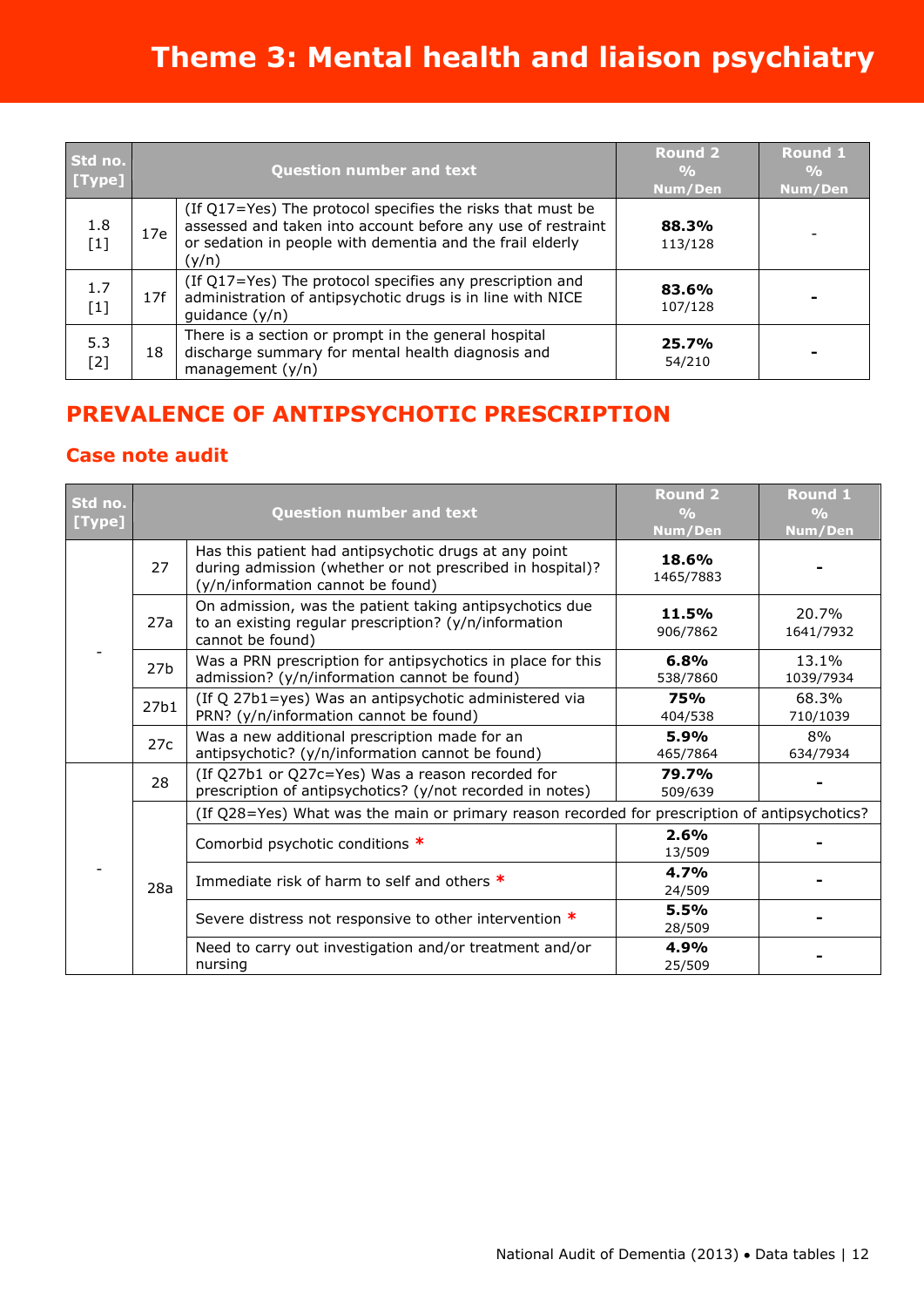| Std no.<br>[Type] |     | <b>Question number and text</b>                                                                       | <b>Round 2</b><br>$\frac{0}{0}$<br>Num/Den                         | <b>Round 1</b><br>$\frac{0}{0}$<br>Num/Den                              |                 |  |       |
|-------------------|-----|-------------------------------------------------------------------------------------------------------|--------------------------------------------------------------------|-------------------------------------------------------------------------|-----------------|--|-------|
|                   |     | What was the main or primary reason recorded for prescription of antipsychotics? (continued)          |                                                                    |                                                                         |                 |  |       |
|                   |     | Agitation/anxiety **                                                                                  | 33%<br>168/509                                                     |                                                                         |                 |  |       |
|                   |     | Aggressive/threatening behaviour **                                                                   | 23.2%<br>118/509                                                   |                                                                         |                 |  |       |
|                   |     | Disturbance through noise                                                                             | $1\%$<br>5/509                                                     |                                                                         |                 |  |       |
|                   | 28a | Disturbance through wandering, obsessive behaviour,<br>mannerisms, tics                               | 5.7%<br>29/509                                                     |                                                                         |                 |  |       |
|                   |     | Delirium/hallucinations/delusions                                                                     | 9.6%<br>49/509                                                     |                                                                         |                 |  |       |
|                   |     | End of life                                                                                           | 6.9%<br>35/509                                                     |                                                                         |                 |  |       |
|                   |     |                                                                                                       | Depression/low mood                                                | 0.4%<br>2/509                                                           |                 |  |       |
|                   |     |                                                                                                       |                                                                    |                                                                         |                 |  | Other |
|                   | 29  | (If Q28=Yes) Was there more than one reason recorded<br>for the prescription of antipsychotics? (y/n) | 41.5%<br>211/509                                                   |                                                                         |                 |  |       |
|                   |     | (If Q29=Yes) What are the other reasons recorded for prescription of antipsychotics?                  |                                                                    |                                                                         |                 |  |       |
|                   |     | Comorbid psychotic conditions *                                                                       | 2.8%<br>6/211                                                      |                                                                         |                 |  |       |
|                   |     | Immediate risk of harm to self and others *                                                           | 15.2%<br>32/211                                                    |                                                                         |                 |  |       |
|                   |     |                                                                                                       | Severe distress not responsive to other intervention *             | 10.9%<br>23/211                                                         |                 |  |       |
|                   |     |                                                                                                       | Need to carry out investigation and/or treatment and/or<br>nursing | 11.9%<br>25/211                                                         |                 |  |       |
|                   |     | Agitation/anxiety **                                                                                  | 41.7%<br>88/211                                                    |                                                                         |                 |  |       |
|                   | 29a | Aggressive/threatening behaviour **                                                                   | 27.5%<br>58/211                                                    |                                                                         |                 |  |       |
|                   |     | Disturbance through noise                                                                             | 6.2%<br>13/211                                                     |                                                                         |                 |  |       |
|                   |     |                                                                                                       |                                                                    | Disturbance through wandering, obsessive behaviour,<br>mannerisms, tics | 14.7%<br>31/211 |  |       |
|                   |     | Delirium/hallucinations/delusions                                                                     | 15.2%<br>32/211                                                    |                                                                         |                 |  |       |
|                   |     | End of life                                                                                           | 2.8%<br>6/211                                                      |                                                                         |                 |  |       |
|                   |     | Depression/low mood                                                                                   | $1\%$<br>2/211                                                     |                                                                         |                 |  |       |
|                   |     | Other                                                                                                 | 3.3%<br>7/211                                                      |                                                                         |                 |  |       |

**\*** These reasons for prescription are in line with NICE guidance.

**\*\*** The audit did not gather information on whether other interventions were attempted prior to prescription. Therefore it is not possible to state whether these prescriptions are in line with NICE guidance.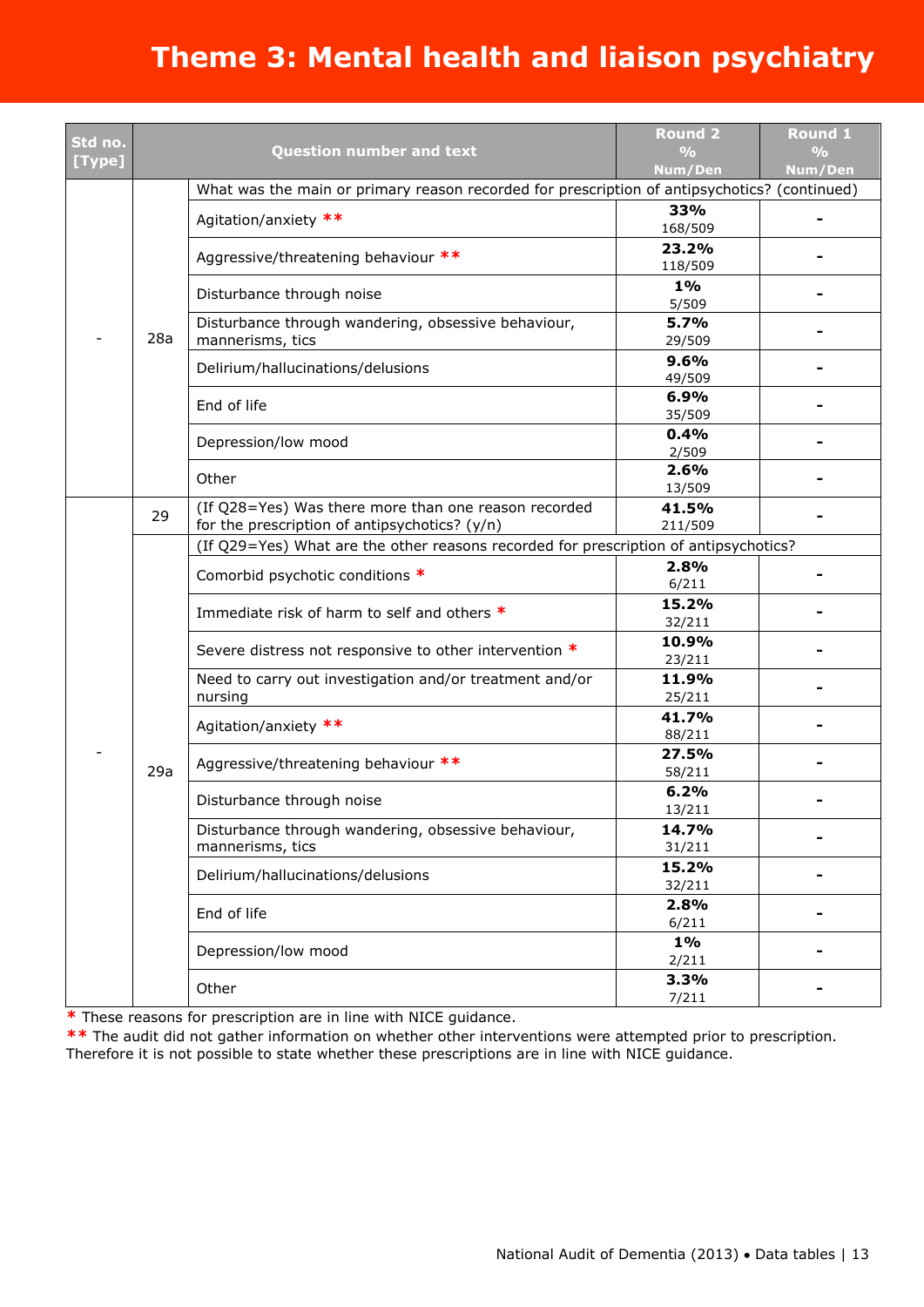If patients' case notes showed that they were taking antipsychotics (Q27=Yes), auditors were asked the following question (Q33) from the discharge section of the case note audit tool. Please note that this section was not applicable for patients who: died in hospital, self discharged, were receiving end of life care (on an end of life care pathway) or who were discharged to another hospital, a psychiatric ward, palliative care, intermediate care or rehabilitation. Therefore, the denominator below (1068) is made up of those case notes where discharge questions were applicable AND where there was any record of antipsychotic prescription.

| Std no.<br>[Type] | <b>Question number and text</b> |                                                                                                                                                       | <b>Round 2</b><br>$\frac{O}{O}$<br>Num/Den<br>(Median, IOR) | Round 1<br>$\frac{O}{O}$<br>Num/Den |
|-------------------|---------------------------------|-------------------------------------------------------------------------------------------------------------------------------------------------------|-------------------------------------------------------------|-------------------------------------|
|                   | 33                              | Is there any record in the discharge summary/notes that<br>there is a prescription of antipsychotics that is being<br>continued post discharge? (y/n) | 58.3%<br>623/1068<br>$(57\% , 40 - 80\%)$                   |                                     |

# **PROVISION OF LIAISON PSYCHIATRY SERVICE**

| Std no.<br>[Type] |                                                                                                                                                             | <b>Question number and text</b>                                                                                               | <b>Round 2</b><br>$\frac{0}{0}$<br>Num/Den | Round 1<br>$\frac{O}{O}$<br>Num/Den |
|-------------------|-------------------------------------------------------------------------------------------------------------------------------------------------------------|-------------------------------------------------------------------------------------------------------------------------------|--------------------------------------------|-------------------------------------|
| 2.1<br>$[2]$      | The hospital provides access to a liaison psychiatry<br>42<br>service which can provide assessment and treatment to<br>adults throughout the hospital (y/n) |                                                                                                                               | 94.3%<br>198/210                           | 90%<br>189/210                      |
| 2.1<br>$[2]$      | 43                                                                                                                                                          | The liaison service provides emergency/urgent<br>assessment $(y/n)$                                                           | 84.8%<br>168/198                           | 83.2%<br>154/185                    |
| 2.2<br>$[2]$      | 44                                                                                                                                                          | There is a named Consultant Psychiatrist $(y/n)$                                                                              | 81.8%<br>162/198                           | 75.1%<br>142/189                    |
| 2.3<br>$[2]$      | 44a                                                                                                                                                         | (If Q44=Yes) The Consultant Psychiatrist has dedicated<br>time in his/her job plan for the provision of this service<br>(y/n) | 90.7%<br>147/162                           | 82.4%<br>117/142                    |
| 2.4<br>$[2]$      | 44b                                                                                                                                                         | (If Q44=Yes) The Consultant Psychiatrist specialises in<br>the care and treatment of older people $(y/n)$                     | 92.6%<br>150/162                           | 79.6%<br>113/142                    |
| 2.1<br>$[2]$      | 45                                                                                                                                                          | Liaison psychiatry is provided by a specialist mental<br>health team (y/n)                                                    | 95.5%<br>189/198                           | 91%<br>172/189                      |
|                   |                                                                                                                                                             | (If Q45=Yes) The liaison service in your hospital regularly provides:                                                         |                                            |                                     |
| 2.1<br>$[2]$      |                                                                                                                                                             | Routine mental health care to working age adults                                                                              | 3.7%<br>7/189                              |                                     |
|                   | 45a                                                                                                                                                         | Routine mental health care to older people                                                                                    | 27.5%<br>52/189                            |                                     |
|                   |                                                                                                                                                             | Routine mental health care to working age adults and to<br>older people                                                       | 68.8%<br>130/189                           |                                     |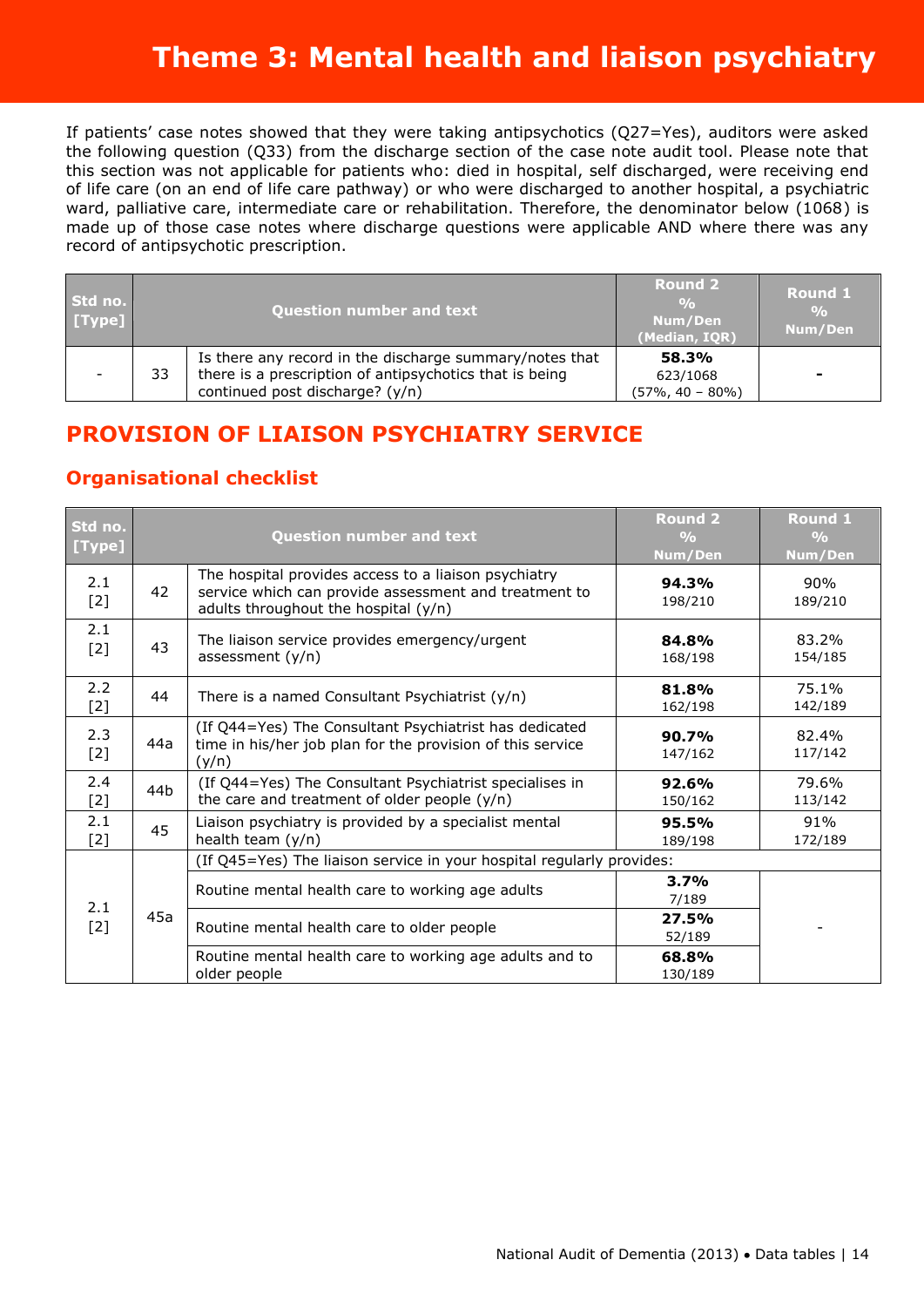| Std no.<br>[Type] |     |                                                                          | <b>Question number and text</b>                                                                                     | <b>Round 2</b><br>$\frac{0}{0}$<br>Num/Den | <b>Round 1</b><br>$\frac{0}{0}$<br>Num/Den |  |  |  |          |                 |  |
|-------------------|-----|--------------------------------------------------------------------------|---------------------------------------------------------------------------------------------------------------------|--------------------------------------------|--------------------------------------------|--|--|--|----------|-----------------|--|
|                   |     |                                                                          | (If Q45=Yes) Please indicate the times when liaison psychiatry is available:                                        |                                            |                                            |  |  |  |          |                 |  |
|                   |     |                                                                          | Day                                                                                                                 | 74.6%<br>141/189                           |                                            |  |  |  |          |                 |  |
|                   |     | Working age<br>adults                                                    | Evening                                                                                                             | 54.5%<br>103/189                           |                                            |  |  |  |          |                 |  |
|                   | 45b |                                                                          | Weekends                                                                                                            | 57.7%<br>109/189                           |                                            |  |  |  |          |                 |  |
|                   |     |                                                                          | Day                                                                                                                 | 95.8%<br>181/189                           |                                            |  |  |  |          |                 |  |
|                   |     | Older adults                                                             | Evening                                                                                                             | 34.9%<br>66/189                            |                                            |  |  |  |          |                 |  |
|                   |     |                                                                          |                                                                                                                     |                                            |                                            |  |  |  | Weekends | 40.2%<br>76/189 |  |
|                   |     | (If Q45=Yes) Please indicate where the liaison psychiatry team is based: |                                                                                                                     |                                            |                                            |  |  |  |          |                 |  |
|                   | 45c | Working age<br>adults                                                    | On site                                                                                                             | 55%<br>104/189                             |                                            |  |  |  |          |                 |  |
|                   |     |                                                                          | Off site                                                                                                            | 28.6%<br>54/189                            |                                            |  |  |  |          |                 |  |
|                   |     |                                                                          | On site                                                                                                             | 67.7%<br>128/189                           |                                            |  |  |  |          |                 |  |
|                   |     |                                                                          | Older adults                                                                                                        | Off site                                   | 33.3%<br>63/189                            |  |  |  |          |                 |  |
| 2.5<br>[2]        | 45d | (y/n)                                                                    | (If Q45=Yes) Do all healthcare professionals who are part<br>of the liaison psychiatry service have dedicated time? |                                            |                                            |  |  |  |          |                 |  |
|                   |     | mental health input?                                                     | (If Q45=No) If there is no specialist mental health team, who does provide liaison psychiatry/                      |                                            |                                            |  |  |  |          |                 |  |
|                   |     | Old Age Consultant Psychiatrist                                          |                                                                                                                     | 33.3%<br>3/9                               |                                            |  |  |  |          |                 |  |
|                   |     | Other Psychiatrist                                                       |                                                                                                                     | 11.1%<br>1/9                               |                                            |  |  |  |          |                 |  |
|                   | 46  | Nurse                                                                    |                                                                                                                     | 11.1%<br>1/9                               |                                            |  |  |  |          |                 |  |
|                   |     | <b>Nurse Consultant</b>                                                  |                                                                                                                     | 11.1%<br>1/9                               |                                            |  |  |  |          |                 |  |
|                   |     | Other                                                                    |                                                                                                                     | 33.3%<br>3/9                               |                                            |  |  |  |          |                 |  |

# **REFERRAL TO LIAISON PSYCHIATRY**

### **Case note audit**

| Std no.<br>[Type] |    | <b>Question number and text</b>                                                                               | <b>Round 2</b><br>$\frac{0}{0}$<br>Num/Den | Your hospital<br><b>Round 1:</b><br>$\frac{9}{6}$<br>Num/Den |
|-------------------|----|---------------------------------------------------------------------------------------------------------------|--------------------------------------------|--------------------------------------------------------------|
|                   | 42 | Has any referral been made to psychiatric<br>consultation/liaison? (y/n/no liaison service/not<br>documented) | 16.3%<br>1291/7916                         | -                                                            |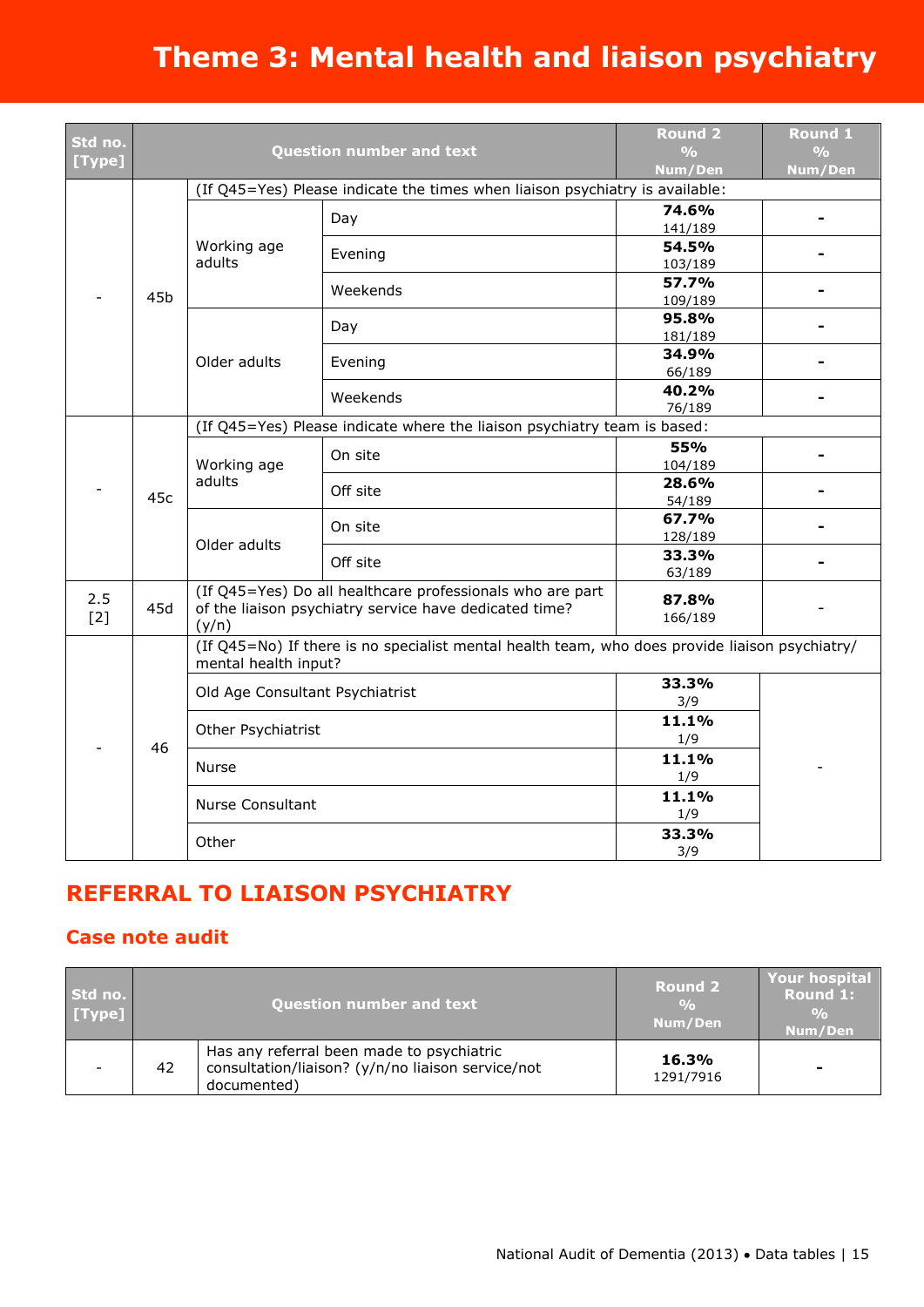For case notes where there is no record of referral or no liaison psychiatry service in the hospital (if Q42=No or No liaison service available in the hospital):

| Std no.<br>[Type] |         | <b>Question number and text</b>                                                                                | <b>Round 2</b><br>$\frac{0}{0}$<br>Num/Den | <b>Round 1</b><br>$\frac{0}{0}$<br>Num/Den |
|-------------------|---------|----------------------------------------------------------------------------------------------------------------|--------------------------------------------|--------------------------------------------|
|                   | 42a     | Has any need for referral to liaison psychiatry been<br>noted on admission or during further assessment? (y/n) | 2.9%<br>183/6308                           |                                            |
|                   | $42b$ * | Has a follow up referral to community based mental<br>health services been made on discharge? (y/n/na) *       | 4.1%<br>181/4364                           |                                            |

**\*** Patients who died or who were receiving end of life care have been excluded from this question as comments from auditors in the case note audit suggested that they were not appropriate for this group.

#### For case notes where there is a record of a referral to liaison psychiatry (if Q42=Yes):

| Std no.<br>[Type] |    | <b>Question number and text</b>                                       | <b>Round 2</b><br>$\frac{O}{O}$<br>Num/Den | <b>Round 1</b><br>$\frac{O}{O}$<br>Num/Den |  |
|-------------------|----|-----------------------------------------------------------------------|--------------------------------------------|--------------------------------------------|--|
|                   |    | Is it stated whether the referral is emergency, urgent or not stated? |                                            |                                            |  |
|                   |    | Emergency                                                             | 2%<br>26/1291                              |                                            |  |
|                   | 43 | Urgent                                                                | 13.5%<br>174/1291                          |                                            |  |
|                   |    | Routine                                                               | 33.2%<br>429/1291                          |                                            |  |
|                   |    |                                                                       | Not Stated                                 | 51.3%<br>662/1291                          |  |
|                   |    | Please indicate time between referral and assessment:                 |                                            |                                            |  |
|                   |    | Within 60 minutes                                                     | 2.1%<br>27/1291                            |                                            |  |
|                   |    | Within 24 hours                                                       | 22.4%<br>289/1291                          |                                            |  |
|                   |    | Within 24-48 hours                                                    | 17.8%<br>230/1291                          |                                            |  |
|                   | 44 | Within 48-72 hours                                                    | 9.4%<br>121/1291                           |                                            |  |
|                   |    | Within 72-96 hours                                                    | 8%<br>103/1291                             |                                            |  |
|                   |    | Longer than 96 hours                                                  | 12.7%<br>164/1291                          |                                            |  |
|                   |    | Not documented                                                        | 24.4%<br>315/1291                          |                                            |  |
|                   |    | Patient died/was discharged                                           | 3.3%<br>42/1291                            |                                            |  |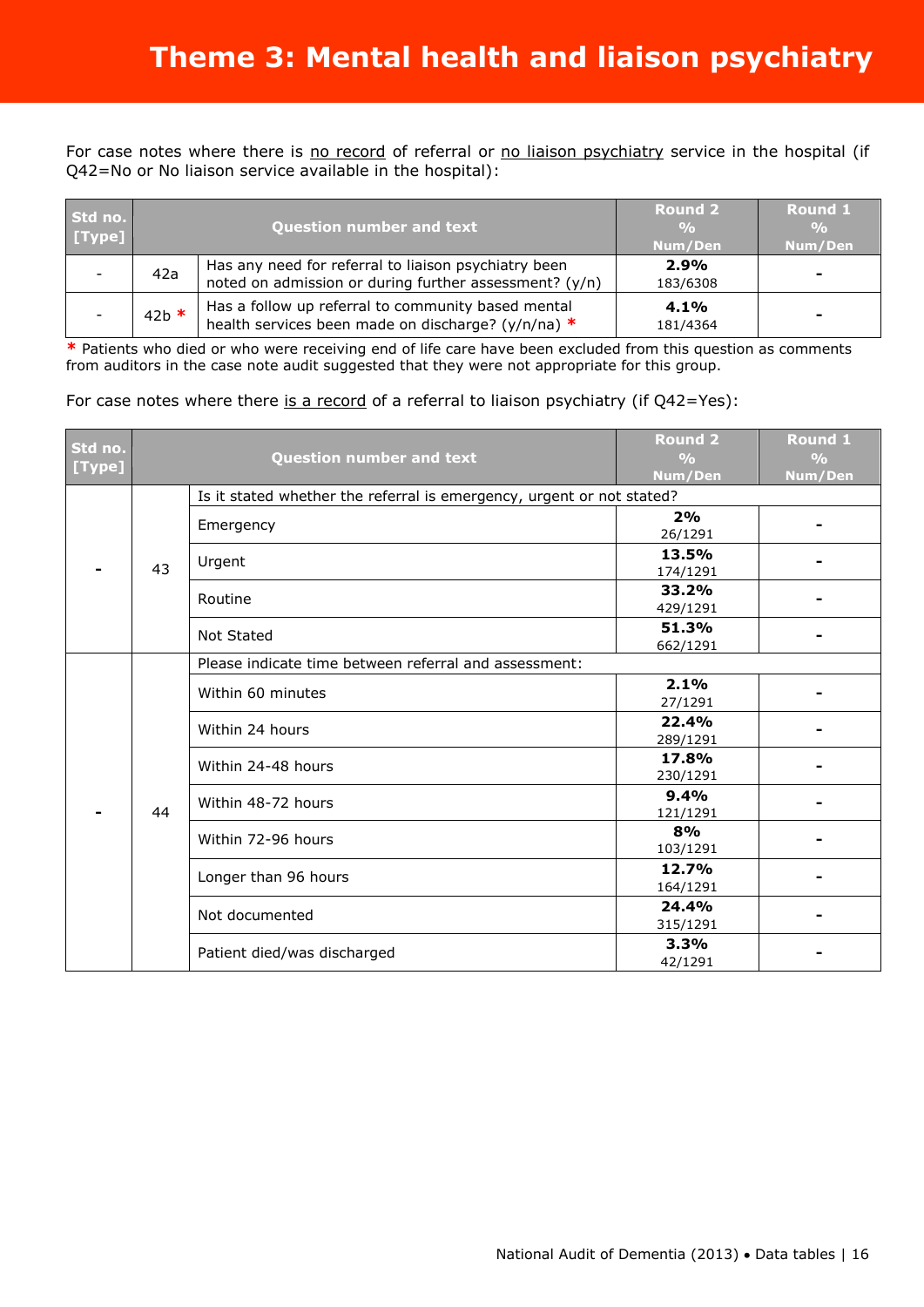| Std no.<br>[Type] |    | Question number and text                                |                   | <b>Round 1</b><br>$\frac{O}{O}$<br>Num/Den |
|-------------------|----|---------------------------------------------------------|-------------------|--------------------------------------------|
|                   |    | What was the main reason for referral?                  |                   |                                            |
|                   |    | Cognitive assessment or review/dementia                 | 26.6%<br>343/1291 |                                            |
|                   |    | Confusion                                               | 11.2%<br>145/1291 |                                            |
|                   |    | Aggression/agitation/anxiety                            | 15.8%<br>204/1291 |                                            |
|                   |    | Delirium                                                | 2.2%<br>28/1291   |                                            |
|                   | 45 | Depression/low mood                                     | 4.4%<br>57/1291   |                                            |
|                   |    | Psychosis (e.g. delusions/hallucinations/paranoia)      | 3.7%<br>48/1291   |                                            |
|                   |    | Risk to others/risk to self                             | 1.2%<br>15/1291   |                                            |
|                   |    | Capacity assessment                                     | 4%<br>51/1291     |                                            |
|                   |    | Discharge planning (includes assessment for care homes) | 13.2%<br>170/1291 |                                            |
|                   |    | Diagnosis                                               | 2.7%<br>35/1291   |                                            |
|                   |    | Other (e.g. wandering, not eating, non-compliance)      | 5.7%<br>74/1291   |                                            |
|                   |    | Not documented                                          | 9.4%<br>121/1291  |                                            |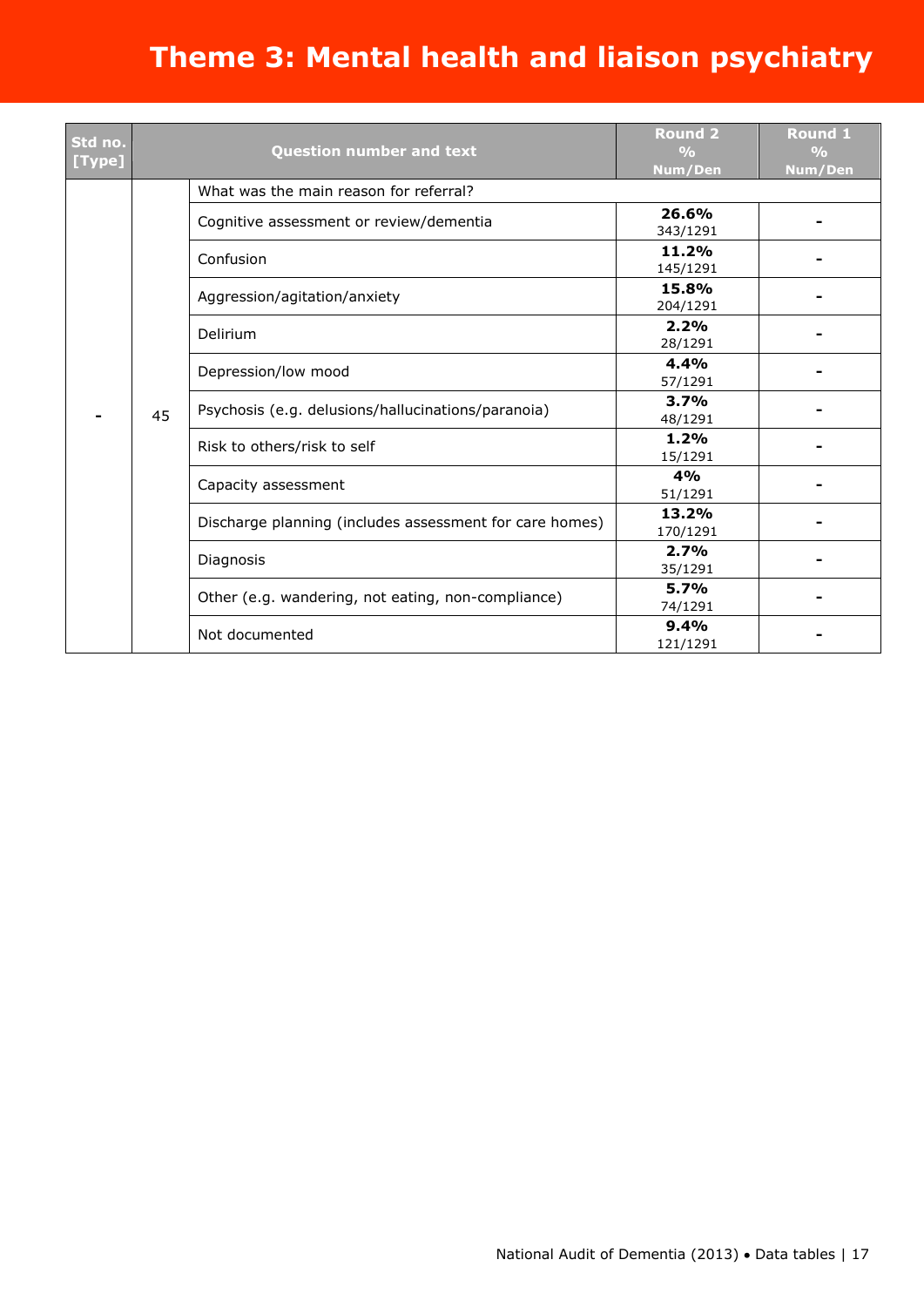Standards were mainly derived from the Department of Health (2003) *[Discharge from hospital: Getting](http://www.dh.gov.uk/prod_consum_dh/groups/dh_digitalassets/@dh/@en/documents/digitalasset/dh_4068270.pdf)  [it right for people with dementia](http://www.dh.gov.uk/prod_consum_dh/groups/dh_digitalassets/@dh/@en/documents/digitalasset/dh_4068270.pdf)*; the National Audit Office (2003) *[Ensuring the effective discharge of](http://www.nao.org.uk/publications/0203/ensuring_the_effective_dischar.aspx)  [older patients from NHS acute hospitals;](http://www.nao.org.uk/publications/0203/ensuring_the_effective_dischar.aspx)* and the Royal College of Psychiatrists (2005) *[Who Cares](http://www.rcpsych.ac.uk/PDF/WhoCaresWins.pdf)  [Wins](http://www.rcpsych.ac.uk/PDF/WhoCaresWins.pdf)*.

### **Previous findings/recommendations**

The first round of audit found that more attention should be focussed on early discharge planning and providing a copy of the discharge plan to the patient or carer to ensure discharge discussion and decisions are understood. The report recommended that Trusts/Health Boards review discharge polices with reference to the needs of people with dementia and their carers, and that notification of discharge is a routinely collected statistic.

**NB:** The discharge section was not applicable to all patients selected for the case note audit. Patients were excluded if they:

- died in hospital;  $\bullet$
- self discharged from hospital;  $\bullet$
- were receiving end of life care;
- were discharged to: another hospital, psychiatric ward, palliative care, intermediate care, rehabilitation.

Total national case note sample in this section in the second round of audit = **6008** Total national case note sample in this section in the first round of audit = **6009**

# **DISCHARGE AND TRANSFER POLICIES**

| Std no.<br>[Type] |                 | <b>Question number and text</b>                                                                                                                                                 | <b>Round 2</b><br>$\frac{0}{0}$<br>Num/Den | <b>Round 1</b><br>$\frac{0}{0}$<br>Num/Den |
|-------------------|-----------------|---------------------------------------------------------------------------------------------------------------------------------------------------------------------------------|--------------------------------------------|--------------------------------------------|
| 4.8<br>$[2]$      | 6               | There is a process in place to regularly review hospital<br>discharge policy and procedures, as they relate to people<br>with dementia $(y/n)$                                  | 53.8%<br>113/210                           | 30%<br>63/210                              |
| 5.1<br>$[2]$      | 19              | The discharge policy states that discharge should be an<br>actively managed process which begins within 24 hours of<br>admission $(y/n)$                                        | 94.3%<br>198/210                           | 93.8%<br>197/210                           |
|                   |                 | The discharge policy specifies that:                                                                                                                                            |                                            |                                            |
| 3.3<br>$[3]$      | 20a             | Discharge should take place during the day $(y/n)$                                                                                                                              | 83.3%<br>175/210                           |                                            |
| 3.4<br>$[3]$      | 20 <sub>b</sub> | Relatives and carers should be informed and updated about<br>prospective discharge dates (y/n)                                                                                  | 97.1%<br>204/210                           |                                            |
|                   |                 | Information about discharge and support (written in plain English or Welsh, and available in<br>other appropriate languages) is made available to patients and their relatives: |                                            |                                            |
| 5.2<br>$[2]$      | 21              | Yes, available in English (or Welsh) and can easily be<br>provided in other languages/formats                                                                                   | 47.1%<br>99/210                            |                                            |
|                   |                 | Yes, but available in English (or Welsh) only                                                                                                                                   | 25.7%<br>54/210                            |                                            |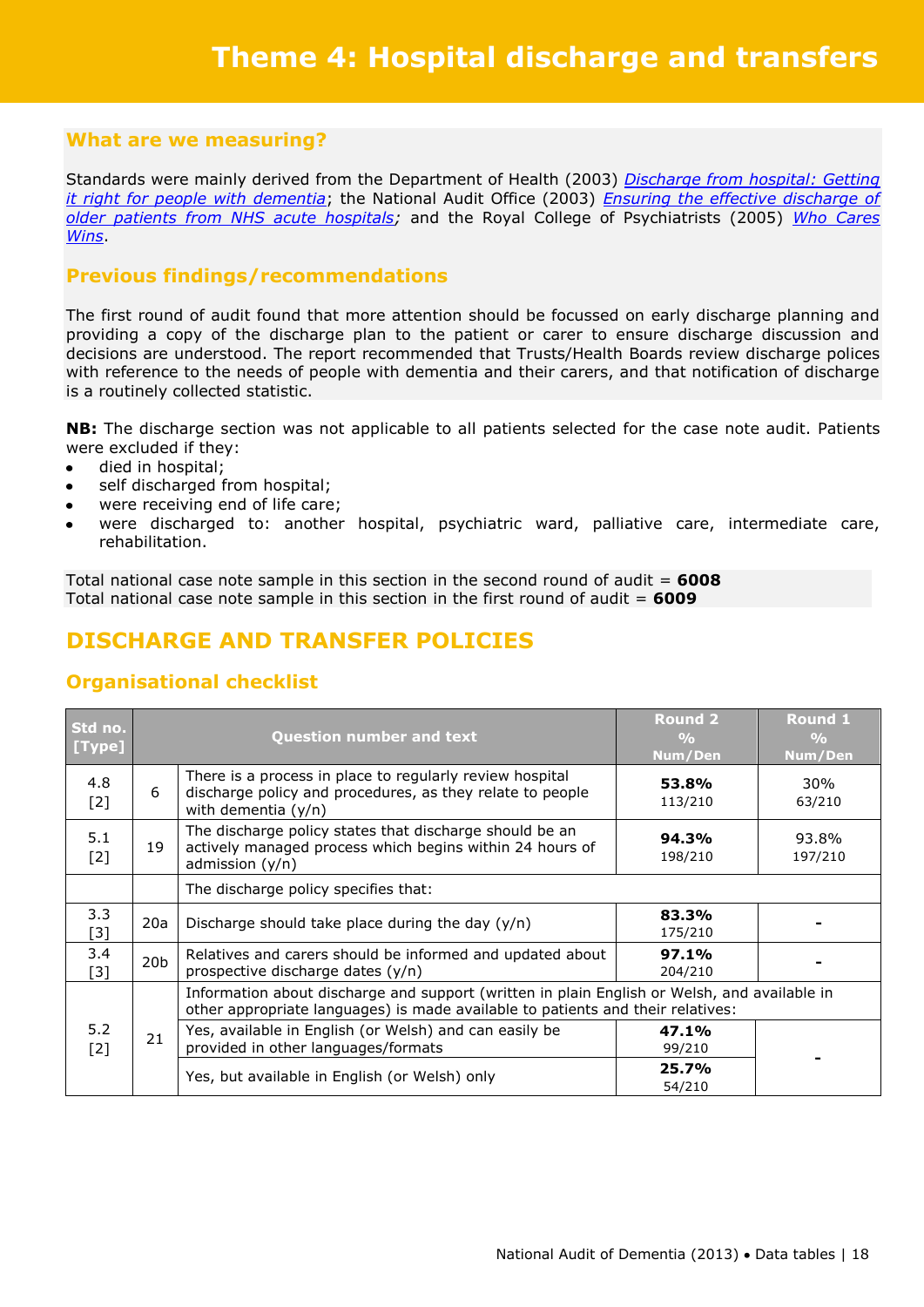# **Theme 4: Hospital discharge and transfers**

| Std no.<br>[Type] |                 | <b>Question number and text</b>                                                                                                                                                                | <b>Round 2</b><br>$\frac{0}{0}$<br>Num/Den | <b>Round 1</b><br>$\frac{0}{0}$<br>Num/Den |
|-------------------|-----------------|------------------------------------------------------------------------------------------------------------------------------------------------------------------------------------------------|--------------------------------------------|--------------------------------------------|
| 5.2<br>$[2]$      | 21a             | (If Q21=Yes) The discharge policy specifies that this<br>information is made available to patients and their<br>relatives on admission (y/n)                                                   | 85%<br>130/153                             |                                            |
| 5.2<br>$[2]$      | 21 <sub>b</sub> | (If Q21=Yes) The written information about discharge<br>provided to patients and relatives contains information<br>about organisations representing people with dementia and<br>carers $(y/n)$ | 39.5%<br>60/152                            |                                            |
|                   |                 | The transfer policy specifies that:                                                                                                                                                            |                                            |                                            |
| 3.1<br>$[3]$      | 22a             | People with dementia should be moved only for reasons<br>pertaining to their care and treatment $(y/n)$                                                                                        | 60%<br>126/210                             |                                            |
| 3.3<br>$[3]$      | 22b             | The move should take place during the day $(y/n)$                                                                                                                                              | 73.8%<br>155/210                           |                                            |
| 3.4<br>$[3]$      | 22c             | Relatives and carers should be kept informed of any moves<br>within the hospital $(y/n)$                                                                                                       | 87.1%<br>183/210                           |                                            |

# **ASSESSMENT BEFORE DISCHARGE**

### **Case note audit**

| Std no.<br>[Type] |                 | <b>Question number and text</b>                                                                                                                        | <b>Round 2</b><br>$\frac{0}{0}$<br>Num/Den<br>(Median, IQR) | Round 1<br>$\frac{0}{0}$<br>Num/Den |
|-------------------|-----------------|--------------------------------------------------------------------------------------------------------------------------------------------------------|-------------------------------------------------------------|-------------------------------------|
| 5.3<br>$[2]$      | 30a             | At the point of discharge the patient's level of<br>cognitive impairment, using a standardised<br>assessment, was summarised and recorded ( $y/n$ ) *  | 18.6%<br>1117/6008<br>$(14\%, 7 - 26\%)$                    | 17%<br>1020/6009                    |
|                   | 30 <sub>b</sub> | At the point of discharge the cause of cognitive<br>impairment was summarised and recorded (y/n)                                                       | 59.7%<br>3587/6008<br>$(62\% , 45 - 76\%)$                  | 61%<br>3666/6009                    |
|                   | 31              | Have there been any symptoms of delirium? $(y/n)$                                                                                                      | 28.8%<br>1729/6008<br>$(28\%, 18 - 39\%)$                   |                                     |
|                   | 31a             | (If Q31=Yes) Have the symptoms of delirium been<br>summarised for discharge? (y/n)                                                                     | 47.9%<br>828/1729<br>(43%, 25 – 67%)                        |                                     |
|                   | 32              | Have there been any persistent behavioural and<br>psychiatric symptoms of dementia (wandering,<br>aggression, shouting) during this admission? $(y/n)$ | 24.9%<br>1494/6008<br>$(23\%, 17 - 32\%)$                   |                                     |
|                   | 32a             | (If Q32=Yes) Have the symptoms of behavioural and<br>psychiatric symptoms of dementia been summarised<br>for discharge? (y/n)                          | 43.2%<br>646/1494<br>$(40\%, 21 - 60\%)$                    |                                     |

**\*** Comments from auditors in the case note audit suggested that some patients were too unwell or unable to communicate and so assessment of cognitive impairment could not be carried out on discharge.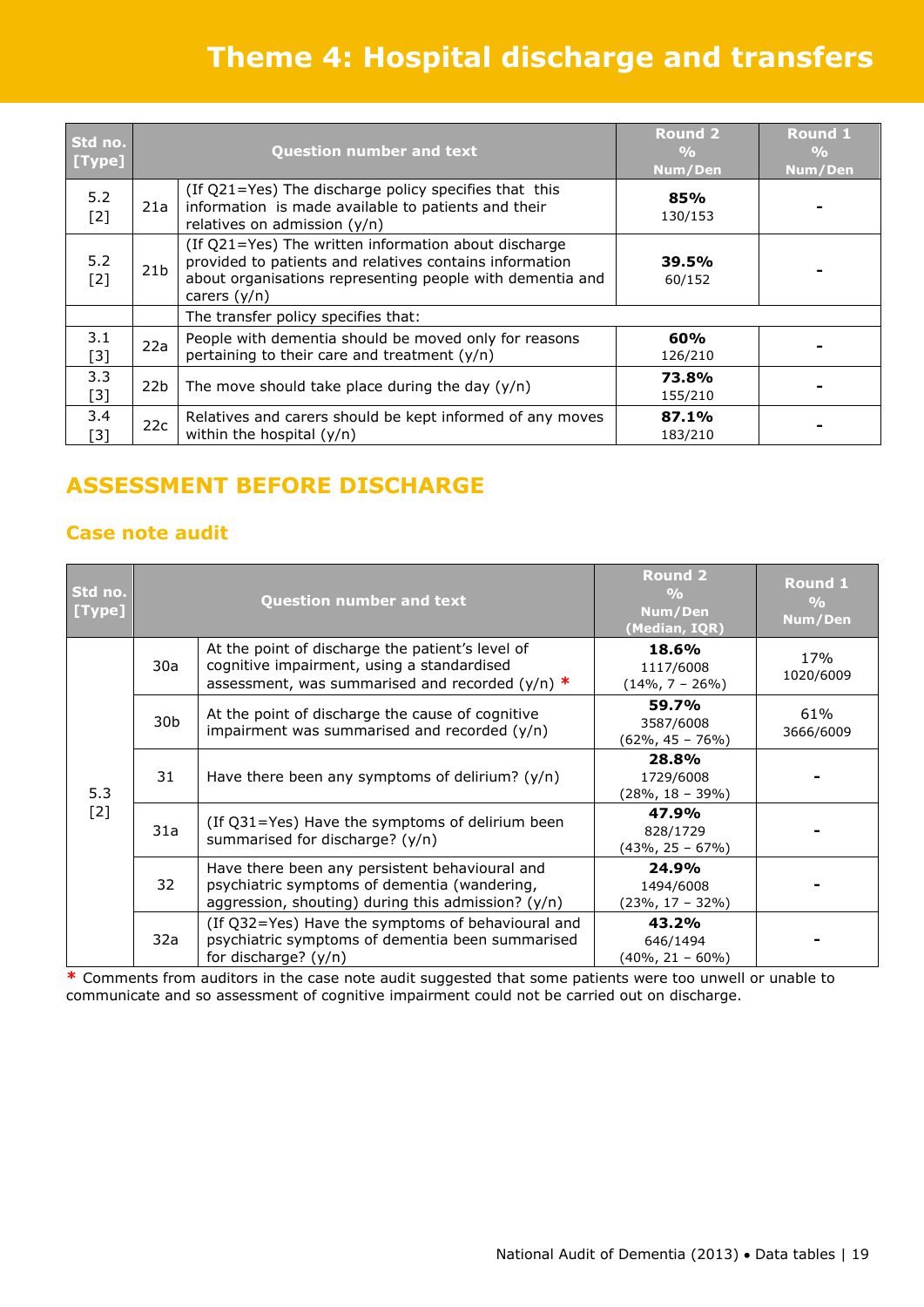# **DISCHARGE COORDINATION AND MDT INPUT**

### **Organisational checklist**

| Std no.<br>[Type] |                 | <b>Question number and text</b>                                                                                                           | <b>Round 2</b><br>Num/Den | <b>Round 1</b><br>$\frac{0}{0}$<br>Num/Den |
|-------------------|-----------------|-------------------------------------------------------------------------------------------------------------------------------------------|---------------------------|--------------------------------------------|
| 6.4<br>$[2]$      | 37              | There is a named person who takes overall responsibility<br>for complex needs discharge and this includes people with<br>dementia $(y/n)$ | 83.3%<br>175/210          |                                            |
| 6.5<br>$[2]$      | 37a             | (If Q37=Yes) This person has training in ongoing needs<br>of people with dementia (y/n)                                                   | 82.2%<br>143/174          |                                            |
| 6.6<br>[3]        | 37 <sub>b</sub> | (If Q37=Yes) This person has experience of working with<br>people with dementia and their carers (y/n)                                    | 98.3%<br>171/174          |                                            |

### **Case note audit**

| Std no.<br>[Type] |                 | <b>Question number and text</b>                                                                                                                                                                                                  | <b>Round 2</b><br>$\frac{0}{0}$<br>Num/Den<br>(Median, IQR) | <b>Round 1</b><br>$\frac{O}{O}$<br>Num/Den |
|-------------------|-----------------|----------------------------------------------------------------------------------------------------------------------------------------------------------------------------------------------------------------------------------|-------------------------------------------------------------|--------------------------------------------|
| 6.4<br>$[2]$      | 34              | Did a named person coordinate the discharge plan?<br>$(y/n/there$ is no discharge plan)*                                                                                                                                         | 63.5%<br>3544/5585<br>$(68\%, 41 - 84\%)$                   | 47.9%<br>2727/5697                         |
|                   | 35a             | Is there evidence in the notes that the discharge<br>coordinator/person planning discharge has discussed<br>appropriate place of discharge and support needs with the<br>person with dementia? (y/n/na)                          | 56.6%<br>2796/4944<br>$(55\%, 40 - 75\%)$                   | 42.2%<br>2007/4751                         |
| 5.4<br>$[1]$      | 35 <sub>b</sub> | Is there evidence in the notes that the discharge<br>coordinator/person planning discharge has discussed<br>appropriate place of discharge and support needs with the<br>person's carer/relative? (y/n/na)                       | 80.1%<br>4506/5625<br>$(83\%, 71 - 92\%)$                   | 80%<br>4336/5421                           |
|                   | 35c             | Is there evidence in the notes that the discharge<br>coordinator/person planning discharge has discussed<br>appropriate place of discharge and support needs with the<br>consultant responsible for the patient's care? (y/n/na) | 73.6%<br>4421/6008<br>$(77\%, 61 - 91\%)$                   | 70.5%<br>4235/6009                         |
|                   | 35d             | Is there evidence in the notes that the discharge<br>coordinator/person planning discharge has discussed<br>appropriate place of discharge and support needs with<br>other members of the multidisciplinary team? (y/n/na)       | 81.1%<br>4874/6008<br>$(85\%, 72 - 96\%)$                   | 80.6%<br>4841/6009                         |
| 5.6<br>$[1]$      | 36              | Has a single plan for discharge with clear updated<br>information been produced? (y/n)                                                                                                                                           | 68.7%<br>4127/6008<br>$(74\%, 54 - 88\%)$                   | 66.5%<br>3995/6009                         |
| 5.7<br>$[2]$      | 37              | Are any support needs that have been identified<br>documented in the discharge plan or summary? (y/n/na)                                                                                                                         | 62.2%<br>3267/5251<br>(63%, 48 – 78%)                       | 57.7%<br>2759/4781                         |

**\*** Comments from auditors in the case note audit implied that often there is no single named person coordinating discharge and that a team approach is adopted.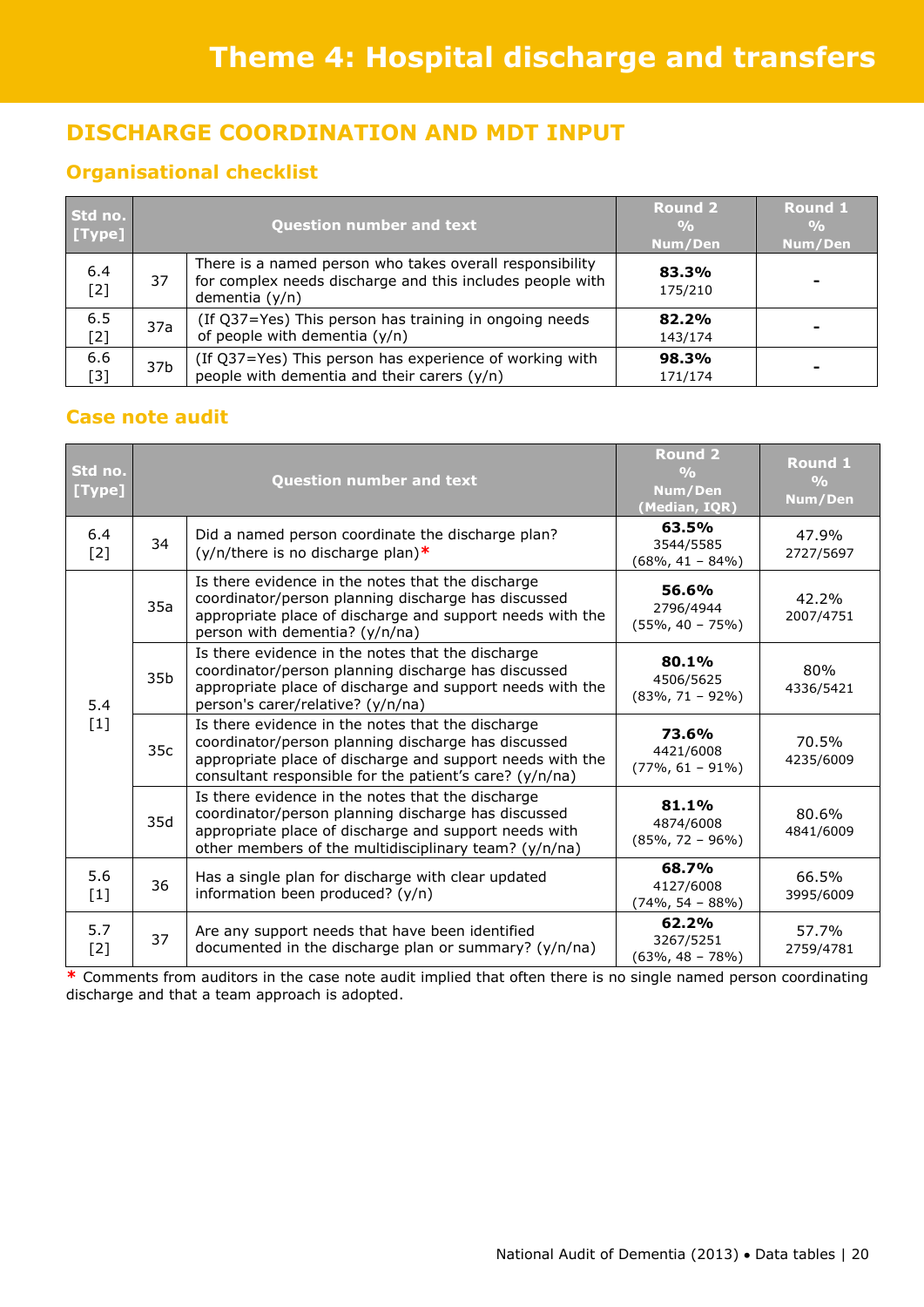# **Theme 4: Hospital discharge and transfers**

| Std no.<br>[Type] |    | <b>Question number and text</b>                                                 | <b>Round 2</b><br>$\frac{0}{0}$<br>Num/Den<br>(Median, IQR) | <b>Round 1</b><br>$\frac{6}{6}$<br>Num/Den |
|-------------------|----|---------------------------------------------------------------------------------|-------------------------------------------------------------|--------------------------------------------|
| 5.8<br>$[1]$      | 38 | Has the patient and/or carer received a copy of the plan<br>or summary? $(y/n)$ | 65.7%<br>3949/6008<br>$(72\%, 42 - 91\%)$                   | 41.1%<br>2471/6008                         |
| 5.1<br>[2]        | 39 | Was discharge planning initiated within 24 hours of<br>admission? (y/n/na)      | 39.6%<br>1980/4999<br>(35%, 17 – 62%)                       | 42.7%<br>2828/6629                         |

| Std no. |     | <b>Question number and text</b>                                                                                  | <b>Round 2</b><br>$\frac{O}{O}$ | <b>Round 1</b><br>$\frac{0}{0}$ |                                                      |                 |  |
|---------|-----|------------------------------------------------------------------------------------------------------------------|---------------------------------|---------------------------------|------------------------------------------------------|-----------------|--|
| [Type]  |     |                                                                                                                  | Num/Den                         | Num/Den                         |                                                      |                 |  |
|         |     | (If Q39=N/A) Please select the recorded reason why discharge planning could not be initiated<br>within 24 hours: |                                 |                                 |                                                      |                 |  |
|         |     | Patient acutely unwell                                                                                           | 54.3%<br>548/1009               |                                 |                                                      |                 |  |
|         |     | Patient awaiting assessment                                                                                      | 9.1%<br>92/1009                 |                                 |                                                      |                 |  |
|         |     | Patient awaiting history/results                                                                                 | 4.2%<br>42/1009                 |                                 |                                                      |                 |  |
|         | 39a |                                                                                                                  | Patient awaiting surgery        | 13.5%<br>136/1009               |                                                      |                 |  |
|         |     |                                                                                                                  | Patient presenting confusion    | <b>7%</b><br>71/1009            |                                                      |                 |  |
|         |     | Patient transferred to another hospital                                                                          | 0.2%<br>2/1009                  |                                 |                                                      |                 |  |
|         |     | Patient unresponsive                                                                                             | 0.5%<br>5/1009                  |                                 |                                                      |                 |  |
|         |     |                                                                                                                  |                                 |                                 | Patient being discharged to nursing/residential care | 6.7%<br>68/1009 |  |
|         |     | Not recorded                                                                                                     | 2.7%<br>27/1009                 |                                 |                                                      |                 |  |
|         |     | Other                                                                                                            | 1.8%<br>18/1009                 |                                 |                                                      |                 |  |

# **SUPPORT FOR CARERS AND FAMILY**

### **Case note audit**

Q26 below is only applicable for patients who were discharged to their own home or their carer's home:

| Std no.<br>[Type] |    | <b>Question number and text</b>                                                                   | <b>Round 2</b><br>$\frac{6}{2}$<br>Num/Den<br>(Median, IQR) | <b>Round 1</b><br>$\frac{0}{0}$<br>Num/Den |
|-------------------|----|---------------------------------------------------------------------------------------------------|-------------------------------------------------------------|--------------------------------------------|
| 5.2<br>$[2]$      | 26 | Has information about support on discharge been given to<br>the patient and/or the carer? $(y/n)$ | 49.9%<br>1268/2539<br>$(50\%, 31 - 68\%)$                   | -                                          |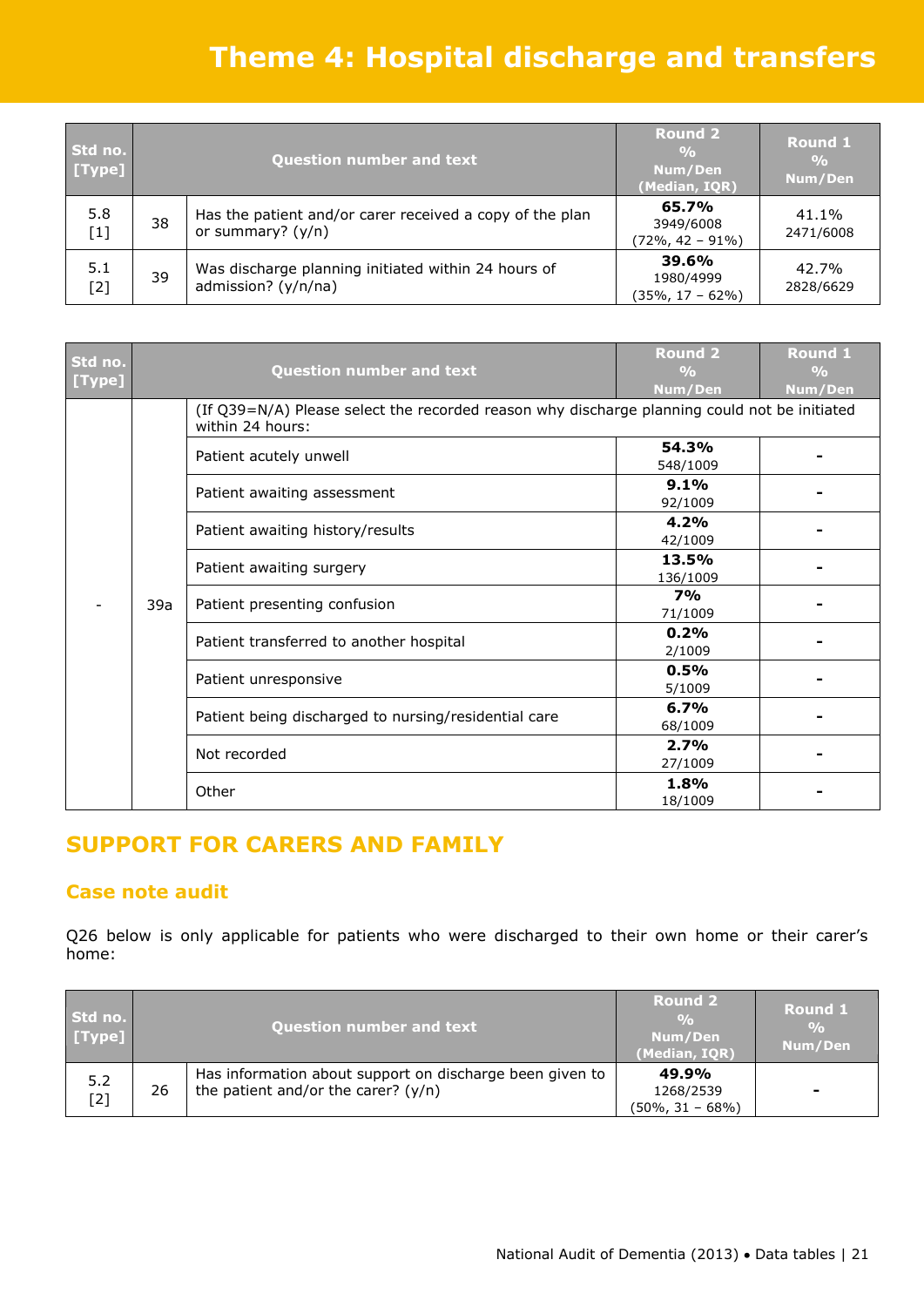# **Theme 4: Hospital discharge and transfers**

| Std no.<br>[Type] |    | <b>Question number and text</b>                                            | <b>Round 2</b><br>$\frac{0}{0}$<br>Num/Den | Round 1<br>$\frac{0}{0}$<br>Num/Den |                     |
|-------------------|----|----------------------------------------------------------------------------|--------------------------------------------|-------------------------------------|---------------------|
|                   |    | Carers or family have received notice of discharge and this is documented: |                                            |                                     |                     |
|                   | 40 | Less than 24 hours                                                         | 15.9%<br>956/6008                          | 16.3%<br>977/6009                   |                     |
|                   |    | 24 hours                                                                   | 10.4%<br>623/6008                          | 13.8%<br>832/6009                   |                     |
| 5.10              |    | 24-48 hours                                                                | 18.5%<br>1112/6008                         | 21%<br>1263/6009                    |                     |
| $[2]$             |    |                                                                            | More than 48 hours                         | 28.3%<br>1699/6008                  | 32.2%<br>1935/6009  |
|                   |    |                                                                            | No notice at all                           | 0.5%<br>32/6008                     | $6.1\%$<br>368/6009 |
|                   |    | No carer, family, friend                                                   | 1.6%<br>95/6008                            |                                     |                     |
|                   |    | Not documented                                                             | 24.8%<br>1491/6008                         |                                     |                     |

| Std no.<br>[Type] | <b>Question number and text</b> |                                                                                                | Round 2<br>$\frac{0}{0}$<br>Num/Den<br>(Median, IQR) | <b>Round 1</b><br>$\frac{0}{0}$<br>Num/Den |
|-------------------|---------------------------------|------------------------------------------------------------------------------------------------|------------------------------------------------------|--------------------------------------------|
| 5.5<br>$[2]$      | 41                              | An assessment of the carer's current needs has taken<br>place in advance of discharge (y/n/na) | 71.7%<br>2337/3258<br>$(77\%, 56 - 89\%)$            | 74.5%<br>2281/3060                         |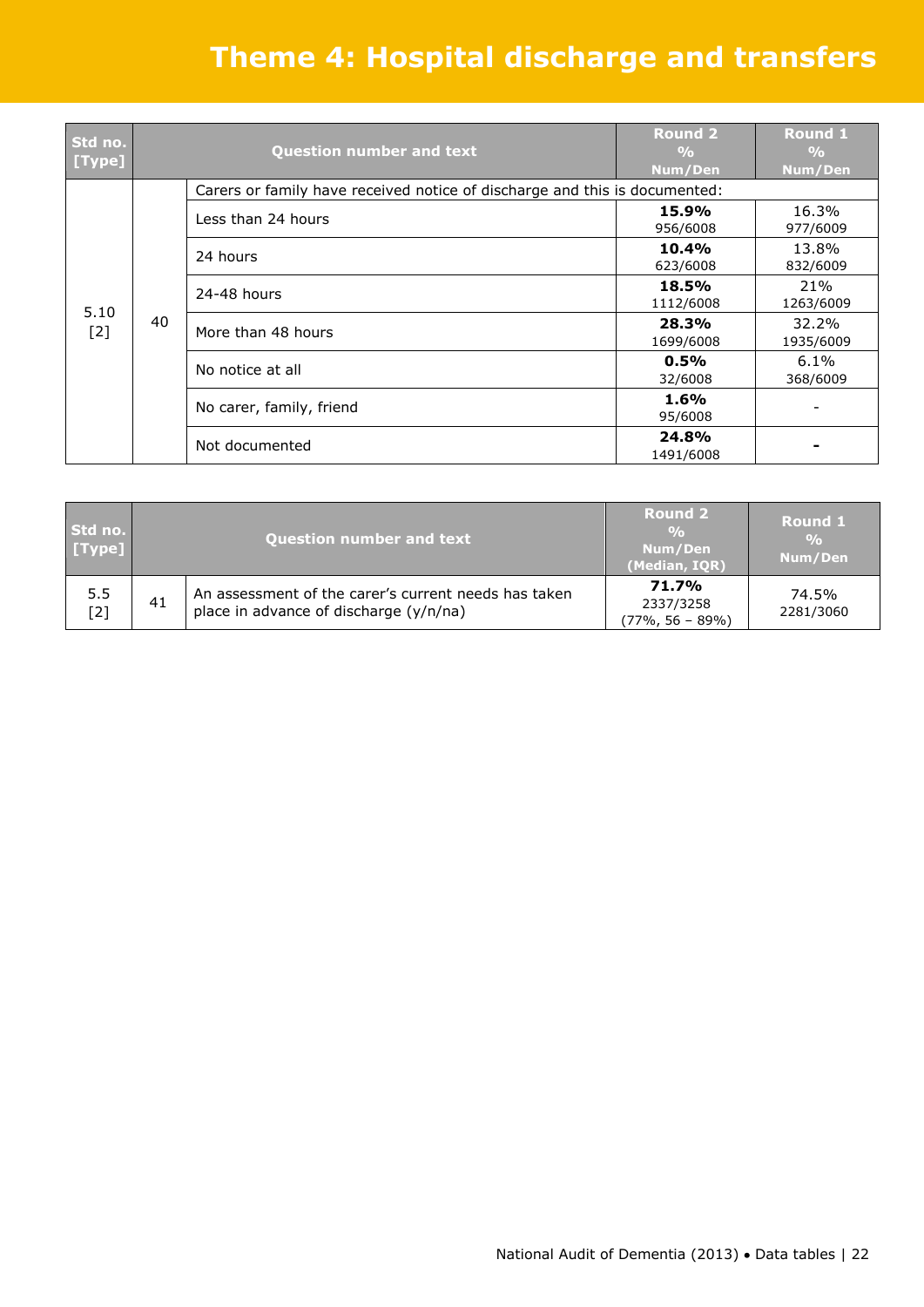Standards in this section were derived from the Alzheimer's Society *[Care on a Hospital Ward factsheet](http://www.alzheimers.org.uk/site/scripts/document_pdf.php?documentID=118)* and from the NICE *[Dementia Guideline](http://www.nice.org.uk/nicemedia/live/10998/30318/30318.pdf)*.

### **Previous findings/recommendations**

The first round of audit found that family carers were not routinely involved in the care of the patient with dementia. Personal details that could improve the experience of care were not routinely collected, and the amount of information available to staff varied. Key recommendations for the senior clinical lead for dementia were:

- To ensure that the family/carer is involved in the care plan.
- To ensure that a personal information document is in use throughout the hospital and readily available.
- To implement systems of good practice ensuring that staff can identify people with dementia and provide an appropriate response.

### **COLLECTING INFORMATION ABOUT THE PERSON**

| Std no.<br>[Type] |                 | <b>Question number and text</b>                                                                                                                  | <b>Round 2</b><br>$\frac{0}{0}$<br>Num/Den | <b>Round 1</b><br>$\frac{0}{0}$<br>Num/Den |
|-------------------|-----------------|--------------------------------------------------------------------------------------------------------------------------------------------------|--------------------------------------------|--------------------------------------------|
| 1.14<br>$[1]$     | 23              | There is a formal system (pro-forma or template) in place<br>for gathering information pertinent to caring for a person<br>with dementia $(y/n)$ | 73.8%<br>155/210                           | 30%<br>63/210                              |
|                   | 23a1            | (If Q23=Yes) Information collected by the pro-forma<br>includes personal details, preferences and routines (y/n)                                 | 99.4%<br>154/155                           |                                            |
|                   | 23a2            | (If Q23=Yes) Information collected by the pro-forma<br>includes reminders or support with personal care $(y/n)$                                  | 98.1%<br>152/155                           |                                            |
|                   | 23a3            | (If Q23=Yes) Information collected by the pro-forma<br>includes recurring factors that may cause or exacerbate<br>distress $(y/n)$               | 95.5%<br>148/155                           |                                            |
|                   | 23a4            | (If Q23=Yes) Information collected by the pro-forma<br>includes support or actions that can calm the person if they<br>are agitated $(y/n)$      | 94.2%<br>146/155                           |                                            |
|                   | 23a5            | (If Q23=Yes) Information collected by the pro-forma<br>includes life details which aid communication (y/n)                                       | 98.7%<br>153/155                           |                                            |
|                   | 23 <sub>b</sub> | (If Q23=Yes) The form prompts staff to approach carers or<br>relatives to collate necessary information (y/n)                                    | 97.4%<br>151/155                           |                                            |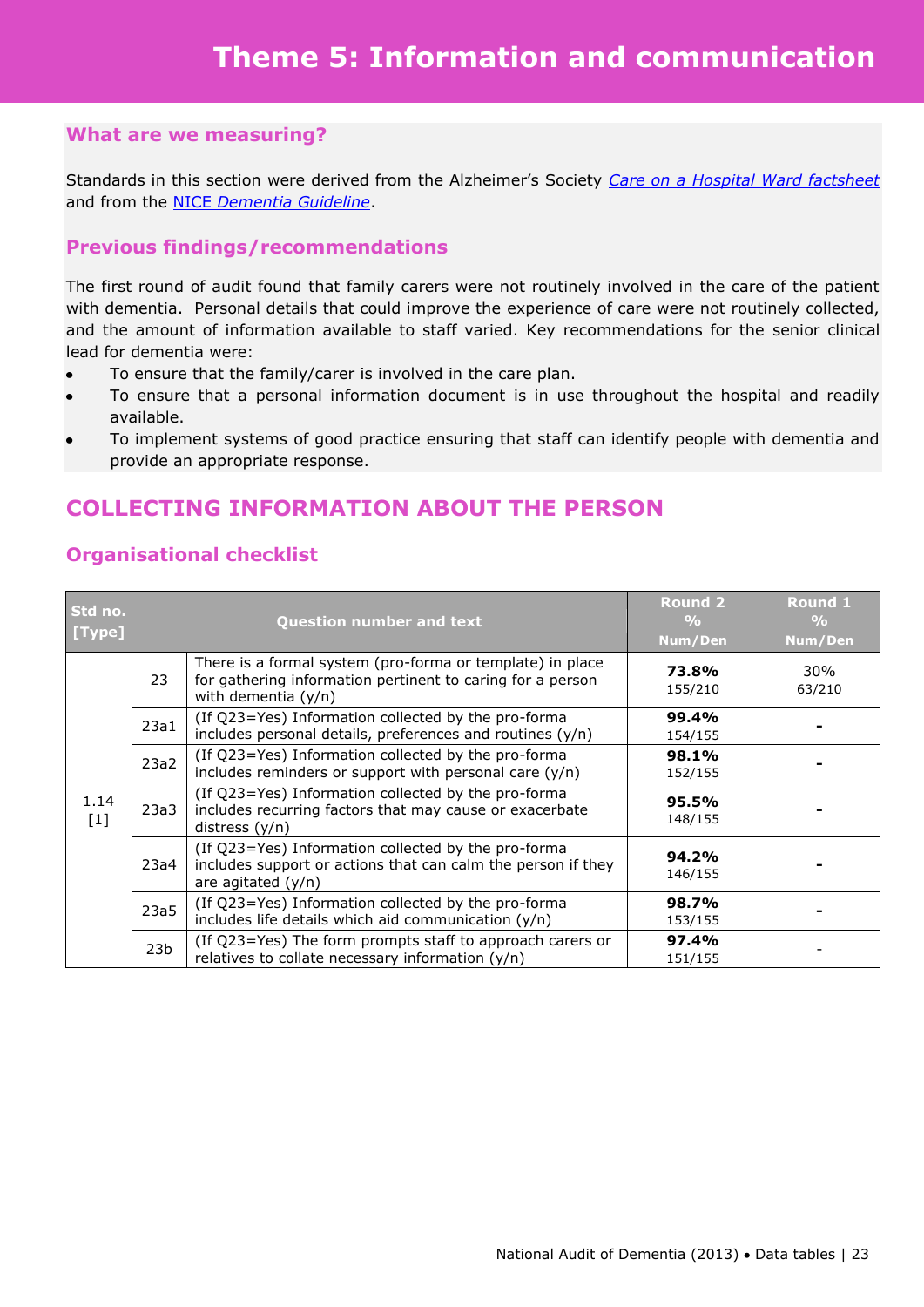### **Case note audit**

| Std no.<br>[Type] |     | <b>Question number and text</b>                                                                                                                                    |                                           | <b>Round 1</b><br>$\frac{0}{0}$<br>Num/Den |
|-------------------|-----|--------------------------------------------------------------------------------------------------------------------------------------------------------------------|-------------------------------------------|--------------------------------------------|
| 1.14<br>$[1]$     | 25  | Does the care assessment contain a section dedicated to<br>collecting information from the carer, next of kin or a<br>person who knows the patient well? (y/n) $*$ | 44.9%<br>3589/7987<br>(44%, 21 - 68%)     | 43.1%<br>3094/7185                         |
|                   | 25a | (If Q25=Yes) Has information been collected about the<br>patient regarding personal details, preferences and<br>routines? (y/n/na)                                 | 54.6%<br>1905/3492<br>(57%, 38 – 75%)     | 44.6%<br>1339/3000                         |
|                   | 25b | (If Q25=Yes) Has information been collected about the<br>patient regarding reminders or support with personal care?<br>(y/n/na)                                    | 70.7%<br>2465/3486<br>$(75\%, 56 - 88\%)$ | 73.3%<br>2210/3014                         |
|                   | 25c | (If Q25=Yes) Has information been collected about the<br>patient regarding recurring factors that may cause or<br>exacerbate distress? (y/n/na)                    | 33.8%<br>1160/3437<br>(32%, 13 – 51%)     | 24.3%<br>720/2959                          |
|                   | 25d | (If Q25=Yes) Has information been collected about the<br>patient regarding support or actions that can calm the<br>person if they are agitated? (y/n/na)           | 24.5%<br>825/3372<br>$(19\%, 5 - 40\%)$   | 18.2%<br>524/2887                          |
|                   | 25e | (If Q25=Yes) Has information been collected about the<br>patient regarding life details which aid communication?<br>(y/n/na)                                       | 46.2%<br>1588/3434<br>$(50\%, 26 - 67\%)$ | 33.7%<br>987/2929                          |

**\*** Comments from auditors in the case note audit suggested that often the "This is me" form for collecting information about the person with dementia leaves the hospital with the patient on discharge, therefore this information could not be accessed at the time of audit.

# **COMMUNICATION BETWEEN STAFF**

| Std no.<br>[Type] |     | <b>Question number and text</b>                                                                                                                                                            |                                      | <b>Round 1</b><br>$\frac{0}{0}$<br>Num/Den |  |
|-------------------|-----|--------------------------------------------------------------------------------------------------------------------------------------------------------------------------------------------|--------------------------------------|--------------------------------------------|--|
|                   | 24  | There is a system in place across the hospital that ensures<br>that all staff in the ward or care area are aware of the<br>person's dementia or condition and how it affects them<br>(y/n) | 48.6%<br>102/210                     |                                            |  |
|                   | 24a | (If Q24=Yes) Please say what this is:                                                                                                                                                      |                                      |                                            |  |
| 9.3<br>$[1]$      |     |                                                                                                                                                                                            | A visual indicator, symbol or marker | 69.6%<br>71/102                            |  |
|                   |     |                                                                                                                                                                                            | Alert sheet                          | 7.8%<br>8/102                              |  |
|                   |     | A box to highlight or alert dementia condition in the notes<br>or care plan                                                                                                                | 14.7%<br>15/102                      |                                            |  |
|                   |     | Other                                                                                                                                                                                      | 7.8%<br>8/102                        |                                            |  |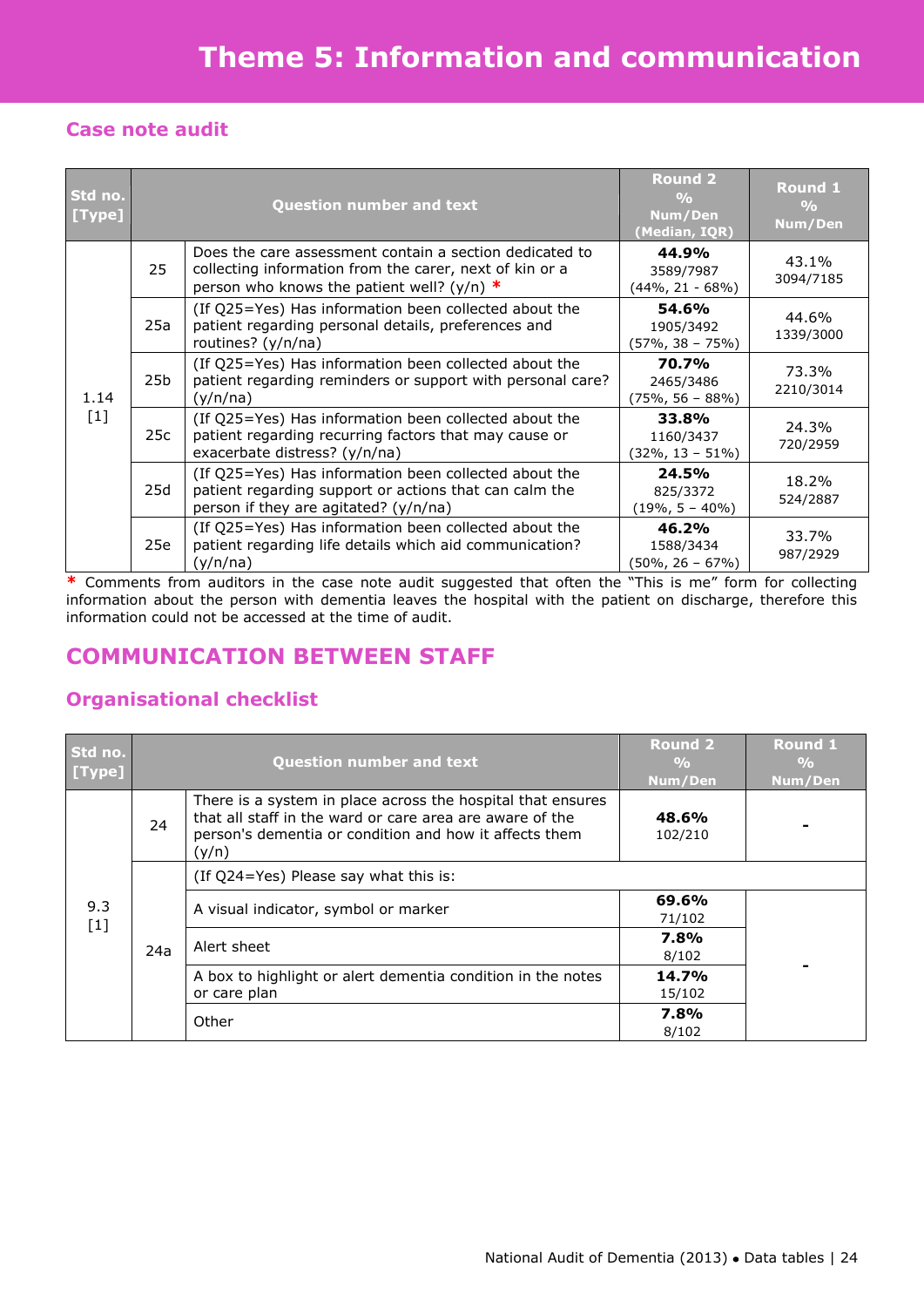# **Theme 5: Information and communication**

| Std no.<br>[Type] |     | <b>Question number and text</b>                                                                                                                                                                             |                                      | <b>Round 1</b><br>$\frac{9}{6}$<br>Num/Den |  |
|-------------------|-----|-------------------------------------------------------------------------------------------------------------------------------------------------------------------------------------------------------------|--------------------------------------|--------------------------------------------|--|
|                   | 25  | There is a system in place across the hospital that ensures<br>that staff from other areas are aware of the person's<br>dementia or condition whenever the person accesses other<br>treatment areas $(y/n)$ | 41.4%<br>87/210                      |                                            |  |
|                   | 25a | (If Q25=Yes) Please say what this is:                                                                                                                                                                       |                                      |                                            |  |
| 9.4<br>$[2]$      |     |                                                                                                                                                                                                             | A visual indicator, symbol or marker | 62.1%<br>54/87                             |  |
|                   |     |                                                                                                                                                                                                             | Alert sheet                          | 12.6%<br>11/87                             |  |
|                   |     | A box to highlight or alert dementia condition in the notes<br>or care plan                                                                                                                                 | 12.6%<br>11/87                       |                                            |  |
|                   |     | Other                                                                                                                                                                                                       | 12.6%<br>11/87                       |                                            |  |

### **INFORMATION FOR THE CARER**

### **Organisational checklist**

| Std no.<br>[Type] |                                                                                                       | <b>Question number and text</b>                                                                                                                         |                  | <b>Round 1</b><br>$\frac{0}{0}$<br>Num/Den |
|-------------------|-------------------------------------------------------------------------------------------------------|---------------------------------------------------------------------------------------------------------------------------------------------------------|------------------|--------------------------------------------|
| 9.13<br>$[2]$     | 27                                                                                                    | There is a system in place to ensure that carers are<br>advised about obtaining carer's assessment and support<br>(y/n)                                 | 67.1%<br>141/210 | 57.1%<br>120/210                           |
|                   | There are clear guidelines regarding involvement of carers and information sharing. This<br>includes: |                                                                                                                                                         |                  |                                            |
| 9.14<br>[2]       | 28a                                                                                                   | Making sure the carer knows what information will be<br>shared with them $(y/n)$                                                                        | 65.7%<br>138/210 | 39.5%<br>83/210                            |
| 9.11<br>$[2]$     | 28b                                                                                                   | Asking the carer about the extent they prefer to be<br>involved with the care and support of the person with<br>dementia whilst in the hospital $(y/n)$ |                  | 39.5%<br>83/210                            |
| 5.4<br>$[1]$      | 28c                                                                                                   | Asking the carer about their wishes and ability to provide<br>care and support of the person with dementia post<br>discharge $(y/n)$                    | 71.4%<br>150/210 | 52.4%<br>110/210                           |

# **ORGANISATION OF PATIENT NOTES**

| Std no.<br>[Type] |                 | <b>Question number and text</b>                                     |                  | <b>Round 1</b><br>$\frac{0}{0}$<br>Num/Den |  |
|-------------------|-----------------|---------------------------------------------------------------------|------------------|--------------------------------------------|--|
|                   |                 | The patient's notes are organised in such a way that it is easy to: |                  |                                            |  |
| 9.10<br>$[2]$     | 26a             | Identify any communication or memory problems $(y/n)$               | 53.8%<br>113/210 | 33.3%<br>70/210                            |  |
|                   | 26 <sub>b</sub> | See the care plan $(y/n)$                                           | 64.3%<br>135/210 | 61.4%<br>129/210                           |  |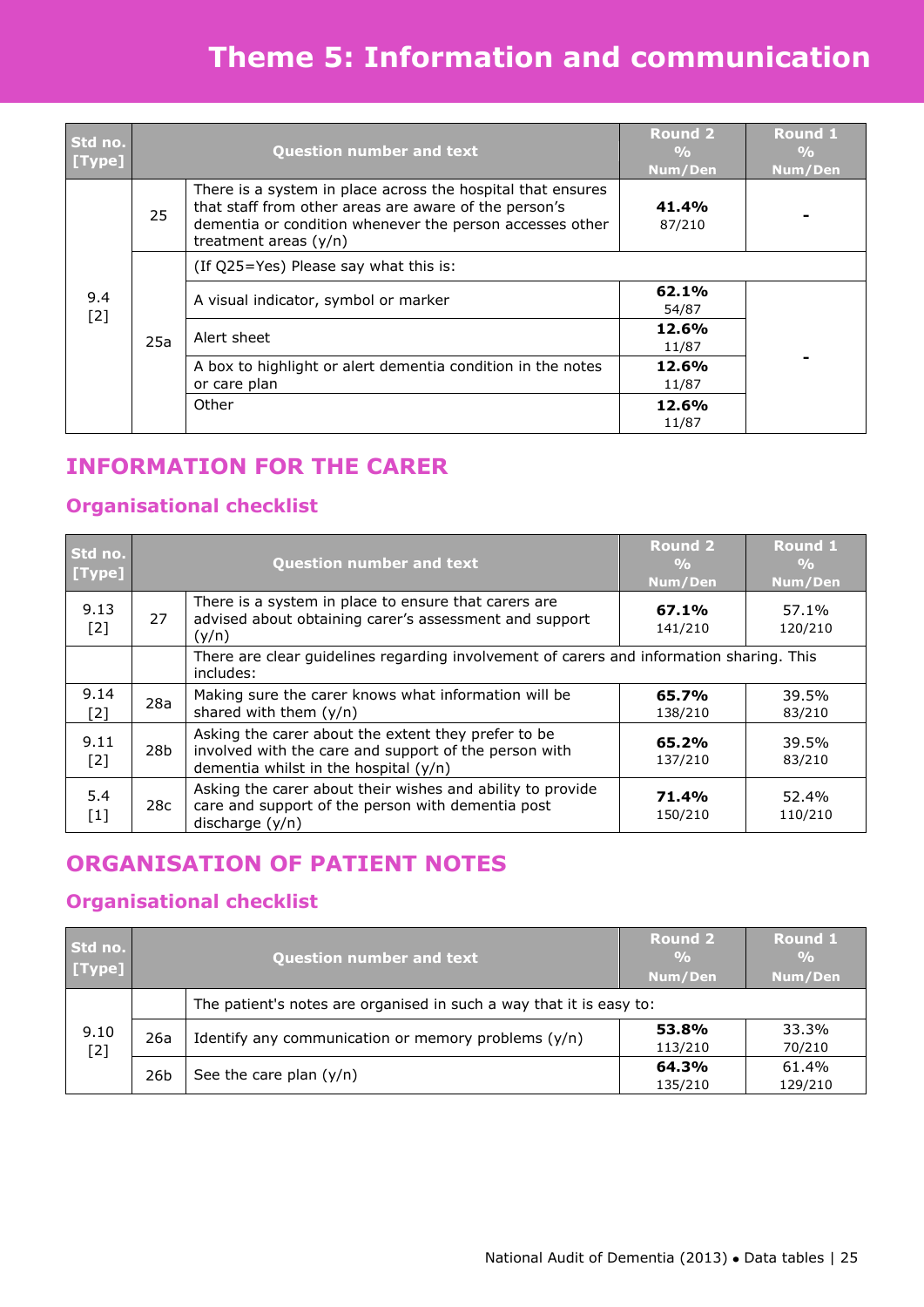### **Case note audit**

| Std no.<br>[Type] |    | <b>Question number and text</b>                                                                                |                                                | Round 1<br>$\frac{0}{0}$<br>Num/Den |  |  |
|-------------------|----|----------------------------------------------------------------------------------------------------------------|------------------------------------------------|-------------------------------------|--|--|
| 9.10<br>$[2]$     | 46 | Is information about the person's dementia quickly found<br>in a specified place in the file? $(y/n)$          | 60.7%,<br>4851/7987<br>$(68\%, 36 -$<br>$86\%$ | 41.4%<br>3279/7923                  |  |  |
|                   | 47 | Is information about related care and support needs<br>quickly found in a specified place in the file? $(y/n)$ | 54.8%,<br>4376/7987<br>$(58\%, 30 -$<br>79%)   | 38.8%<br>3077/7923                  |  |  |
|                   | 48 | In your opinion, how would you rate the organisation of this case note?                                        |                                                |                                     |  |  |
|                   |    | The notes are well organised and it was easy to find all the<br>information that I needed                      | $23.5\%$<br>1878/7987<br>$(17\%, 8 - 35\%)$    |                                     |  |  |
|                   |    | The notes are organised adequately, however it was not so<br>easy to find all the information I needed         | 51.4%<br>4106/7987<br>$(50\%, 38 -$<br>63%)    |                                     |  |  |
|                   |    | The notes are not well organised, and it was a struggle to<br>find all the information that I needed           | $20.1\%$<br>1605/7987<br>$(18\%, 8 - 30\%)$    |                                     |  |  |
|                   |    | The notes are disorderly and it was extremely difficult to<br>find any of the information that I needed        | 5%, 398/7987<br>$(3\%, 0 - 8\%)$               |                                     |  |  |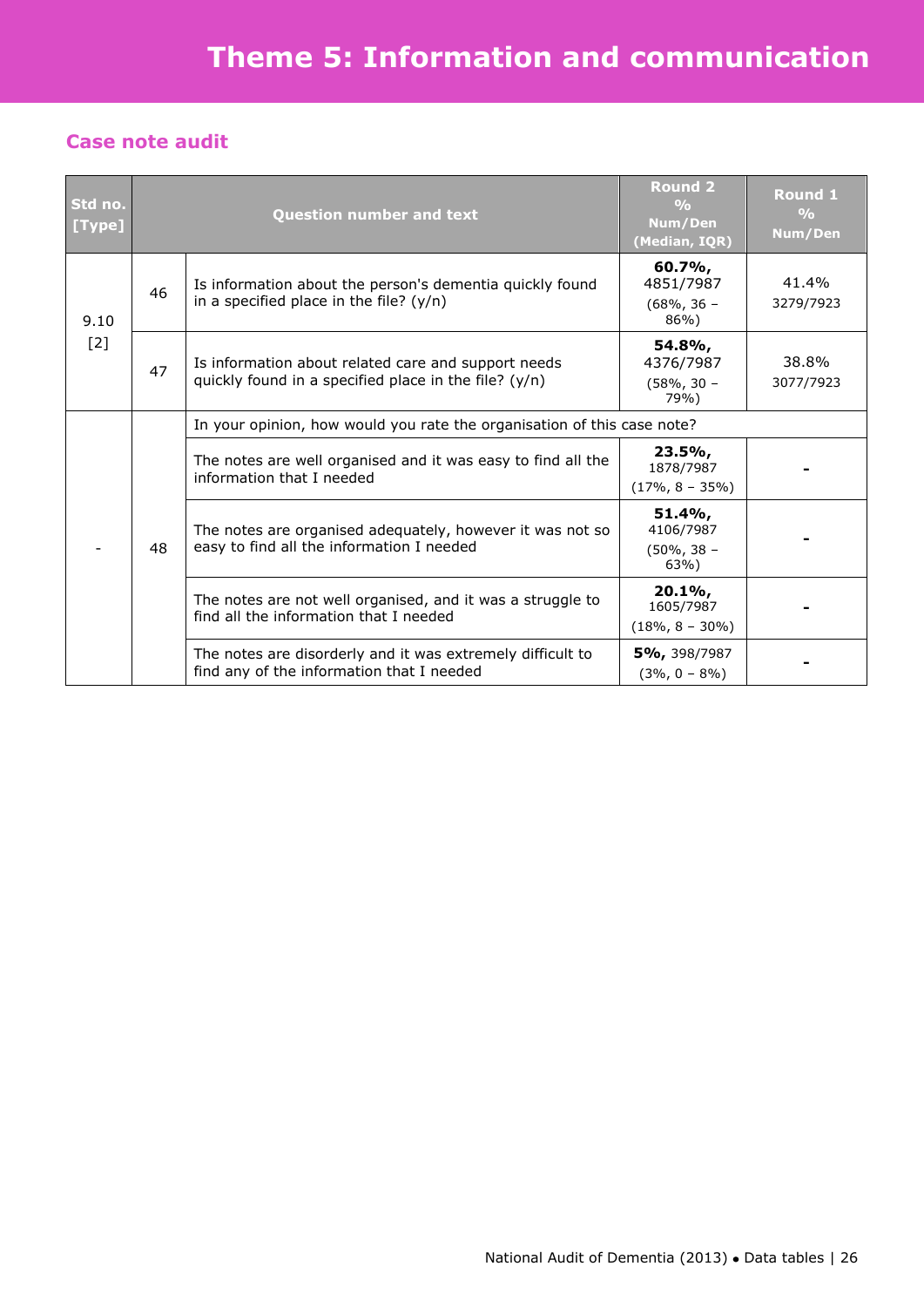Standards in this theme were derived from the *[NICE Dementia Guideline](http://www.nice.org.uk/nicemedia/live/10998/30318/30318.pdf)* and Royal College of Psychiatrist's *[Who Cares Wins](http://www.rcpsych.ac.uk/PDF/WhoCaresWins.pdf)*.

### **Previous findings/recommendations**

The first round of audit found that further training is needed across all job roles for a range of competencies related to the care of people with dementia, and recommended promotion at a national level of an overall competency framework, to provide:

- 100% of staff with basic dementia awareness training.
- Locally agreed enhanced and specialist levels of knowledge.

**N.B.** Round 1 asked only for limited details about dementia awareness and other relevant training. For round 2, questions were devised so that hospitals could report provision in greater detail. This means it is not possible to compare most responses between rounds of audit. Responses in this section are about training provision and will not show the local proportion of staff who have actually received training.

#### **Std no. [Type] Question number and text Round 2 % Num/Den Round 1 % Num/Den** 7.2  $\begin{array}{c|c} 7.2 & 29 \\ 21 & 29 \end{array}$ There is a training and knowledge framework or strategy that identifies necessary skill development in working with and caring for people with dementia  $(y/n)$ **78.1%** 164/210 23.3% 49/210 7.4 7.4 30 Staff induction programmes include dementia<br>[2]  $\begin{bmatrix} 30 \\ 0 \end{bmatrix}$  awareness (y/n) awareness (y/n) **59%** 124/210 - 7.11  $\begin{array}{c|c} \overline{31} & 33 \\ \hline \end{array}$ Involvement of people with dementia and carers and use of their experiences is included in the training for ward staff (y/n) **65.7%** 138/210 28.6% 60/210 7.10  $\begin{array}{|c|c|c|c|c|} \hline 131 & 34 \ \hline \end{array}$ Liaison teams from local mental health and learning disability services offer regular training for healthcare professionals in the hospital who provide care for people with dementia (y/n) **64.8%** 136/210 42.9% 81/189

### **Organisational checklist**

**The following questions are about training that is provided to acute healthcare staff who are involved in the care of people with dementia:** *Training provision can refer to in-house or online training, knowledge sharing sessions, induction, or other scheduled learning event including ward based training provided by a specialist practitioner e.g. dementia champion, liaison nurse.*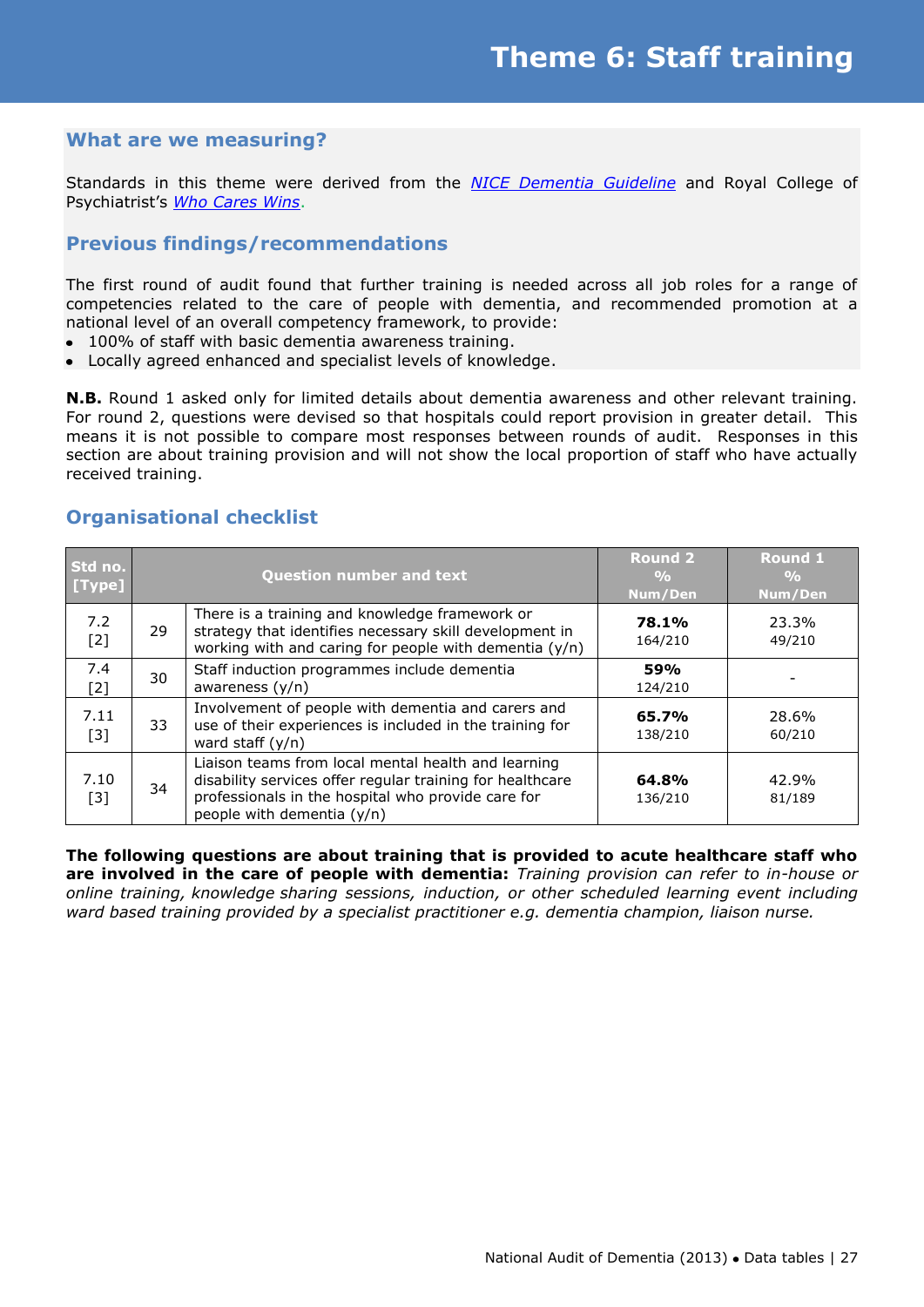#### **31. Dementia awareness training, 7.4 [2]**

| <b>Staff group</b>                       | <b>Mandatory</b>             | <b>Provided on</b><br>induction | 12 months      | Provided in the last Not provided in the<br>last 12 months |  |
|------------------------------------------|------------------------------|---------------------------------|----------------|------------------------------------------------------------|--|
|                                          | <b>Round 2</b><br>%, Num/Den |                                 |                |                                                            |  |
| <b>Doctors</b>                           | 23%, 48/209                  | 34.4%, 72/209                   | 56.5%, 118/209 | 22.5%, 47/209                                              |  |
| <b>Nurses</b>                            | 27.8%, 58/209                | 38.3%, 80/209                   | 67.9%, 142/209 | 10.5%, 22/209                                              |  |
| Healthcare assistants                    | 29.2%, 61/209                | 37.8%, 79/209                   | 65.6%, 137/209 | 11.5%, 24/209                                              |  |
| Other allied healthcare<br>professionals | 24.4%, 51/209                | 30.1%, 63/209                   | 60.8%, 127/209 | 22.5%, 47/209                                              |  |
| Support staff in the<br>hospital         | 17.2%, 36/209                | 24.9%, 52/209                   | 45.9%, 96/209  | 41.1%, 86/209                                              |  |

### **32a. Protection of vulnerable adults, 7.6 [1]**

| <b>Staff</b>             | <b>Included in the Trust</b><br>training programme in the<br>last 12 months | Made available via external<br>provision in the last 12<br>months | Not available in the last<br>12 months |
|--------------------------|-----------------------------------------------------------------------------|-------------------------------------------------------------------|----------------------------------------|
| group                    |                                                                             | <b>Round 2</b>                                                    |                                        |
|                          |                                                                             | %, Num/Den                                                        |                                        |
| <b>Doctors</b>           | <b>91.4%, 191/209</b>                                                       | 19.6%, 41/209                                                     | 4.3%, 9/209                            |
| <b>Nurses</b>            | 94.7%, 198/209                                                              | 18.2%, 38/209                                                     | $2.4\%$ , 5/209                        |
| Healthcare<br>assistants | 93.8%, 196/209                                                              | 15.3%, 32/209                                                     | 3.8%, 8/209                            |

### **32b. How to support people with hearing/visual impairments, 7.7 [2]**

| <b>Staff</b>             | <b>Included in the Trust</b><br>training programme in the<br>last 12 months | Made available via external<br>provision in the last 12<br>months | Not available in the last<br>12 months |
|--------------------------|-----------------------------------------------------------------------------|-------------------------------------------------------------------|----------------------------------------|
| group                    |                                                                             | <b>Round 2</b>                                                    |                                        |
|                          |                                                                             | $\%$ , Num/Den                                                    |                                        |
| <b>Doctors</b>           | 19.6%, 41/209                                                               | 15.8%, 33/209                                                     | 67.9%, 142/209                         |
| <b>Nurses</b>            | 27.3%, 57/209                                                               | 19.1%, 40/209                                                     | 56.9%, 119/209                         |
| Healthcare<br>assistants | 31.1%, 65/209                                                               | 18.2%, 38/209                                                     | 54.1%, 113/209                         |

### **32c. Mental Capacity Act, 7.8 [2]**

| <b>Staff</b><br>group    | <b>Included in the Trust</b><br>training programme in the<br>last 12 months | Made available via external<br>provision in the last 12<br>months | Not available in the last<br>12 months |
|--------------------------|-----------------------------------------------------------------------------|-------------------------------------------------------------------|----------------------------------------|
|                          | <b>Round 2</b><br>$%$ , Num/Den                                             |                                                                   |                                        |
| Doctors                  | 87.6%, 183/209                                                              | 22.5%, 47/209                                                     | $2.4\%$ , 5/209                        |
| <b>Nurses</b>            | 88%, 184/209                                                                | 21.1%, 44/209                                                     | $3.3\%$ , $7/209$                      |
| Healthcare<br>assistants | 84.2%, 176/209                                                              | 19.1%, 40/209                                                     | $7.7\%$ , 16/209                       |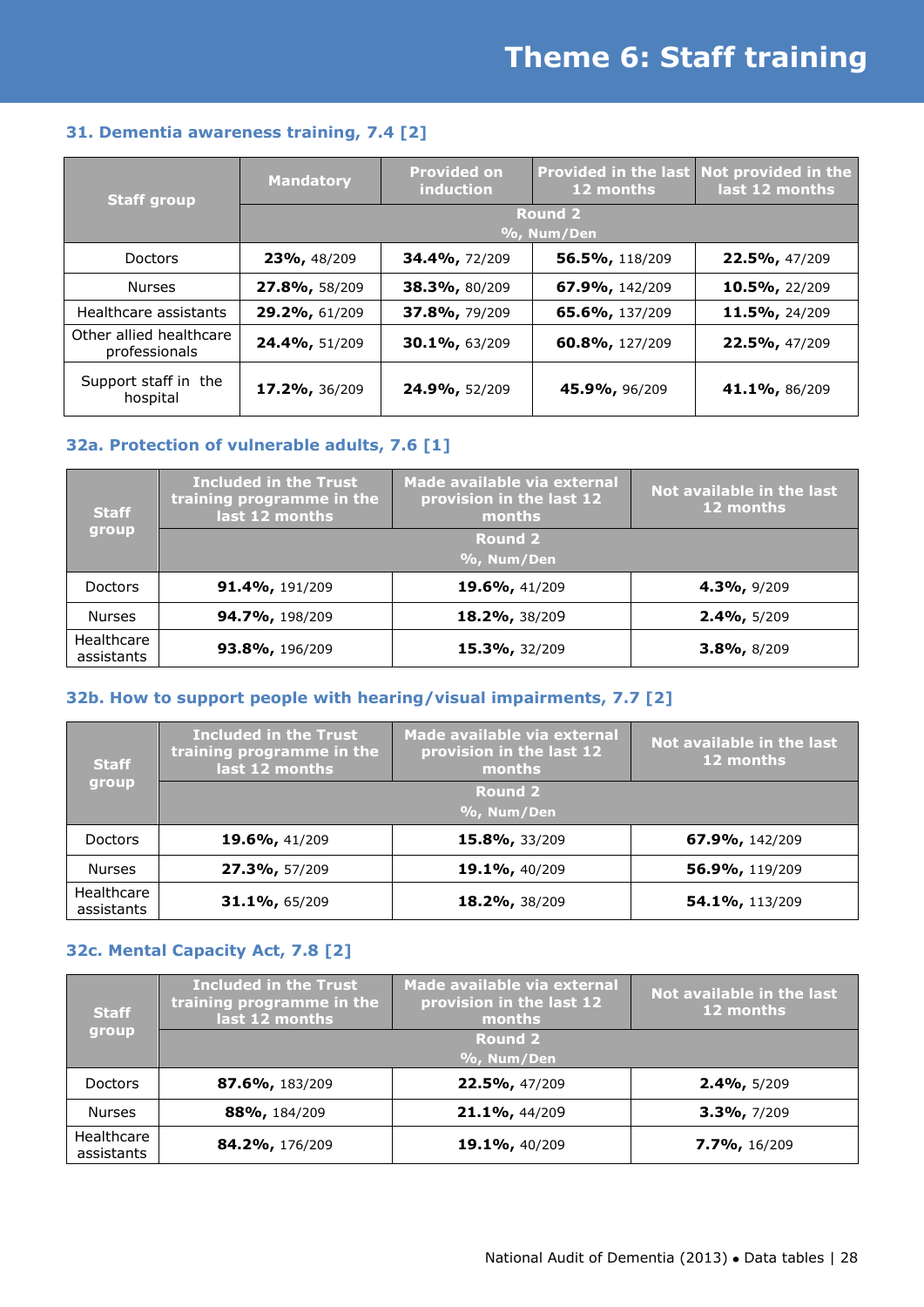| <b>Staff</b><br>group    | <b>Included in the Trust</b><br>training programme in the<br>last 12 months | Made available via external<br>provision in the last 12<br>months | Not available in the last<br>12 months |
|--------------------------|-----------------------------------------------------------------------------|-------------------------------------------------------------------|----------------------------------------|
|                          |                                                                             | <b>Round 2</b>                                                    |                                        |
|                          | %, Num/Den                                                                  |                                                                   |                                        |
|                          |                                                                             |                                                                   |                                        |
| <b>Doctors</b>           | <b>48.8%, 102/209</b>                                                       | 14.4%, 30/209                                                     | <b>40.7%, 85/209</b>                   |
| <b>Nurses</b>            | <b>67%, 140/209</b>                                                         | 19.1%, 40/209                                                     | $22\%$ , 46/209                        |
| Healthcare<br>assistants | <b>67%, 140/209</b>                                                         | 17.7%, 37/209                                                     | 22.5%, 47/209                          |

#### **32d. Communication skills specific for people with dementia, 7.3 [2]**

#### **32e. Approaches to behaviour that challenges including management of aggression and extreme agitation, 7.3 [2]**

| <b>Staff</b><br>group    | <b>Included in the Trust</b><br>training programme in the<br>last 12 months | Made available via external<br>provision in the last 12<br>months | Not available in the last<br>12 months |
|--------------------------|-----------------------------------------------------------------------------|-------------------------------------------------------------------|----------------------------------------|
|                          |                                                                             | <b>Round 2</b>                                                    |                                        |
|                          |                                                                             | %, Num/Den                                                        |                                        |
| <b>Doctors</b>           | <b>67.5%, 141/209</b>                                                       | 10.5%, 22/209                                                     | 25.4%, 53/209                          |
| <b>Nurses</b>            | <b>74.6%, 156/209</b>                                                       | 15.3%, 32/209                                                     | 17.2%, 36/209                          |
| Healthcare<br>assistants | <b>74.6%, 156/209</b>                                                       | 12.9%, 27/209                                                     | 19.1%, 40/209                          |

#### **32f. Assessing risk whenever the use of restraint or sedation is considered, 7.3 [2]**

| <b>Staff</b><br>group    | <b>Included in the Trust</b><br>training programme in the<br>last 12 months | Made available via external<br>provision in the last 12<br>months | Not available in the last<br>12 months |
|--------------------------|-----------------------------------------------------------------------------|-------------------------------------------------------------------|----------------------------------------|
|                          |                                                                             | <b>Round 2</b>                                                    |                                        |
|                          |                                                                             | $\%$ , Num/Den                                                    |                                        |
| <b>Doctors</b>           | 52.6%, 110/209                                                              | 5.7%, 12/209                                                      | 43.5%, 91/209                          |
| <b>Nurses</b>            | 56.9%, 119/209                                                              | $9.1\%$ , 19/209                                                  | 38.8%, 81/209                          |
| Healthcare<br>assistants | 52.6%, 110/209                                                              | $6.7\%$ , 14/209                                                  | 44.5%, 93/209                          |